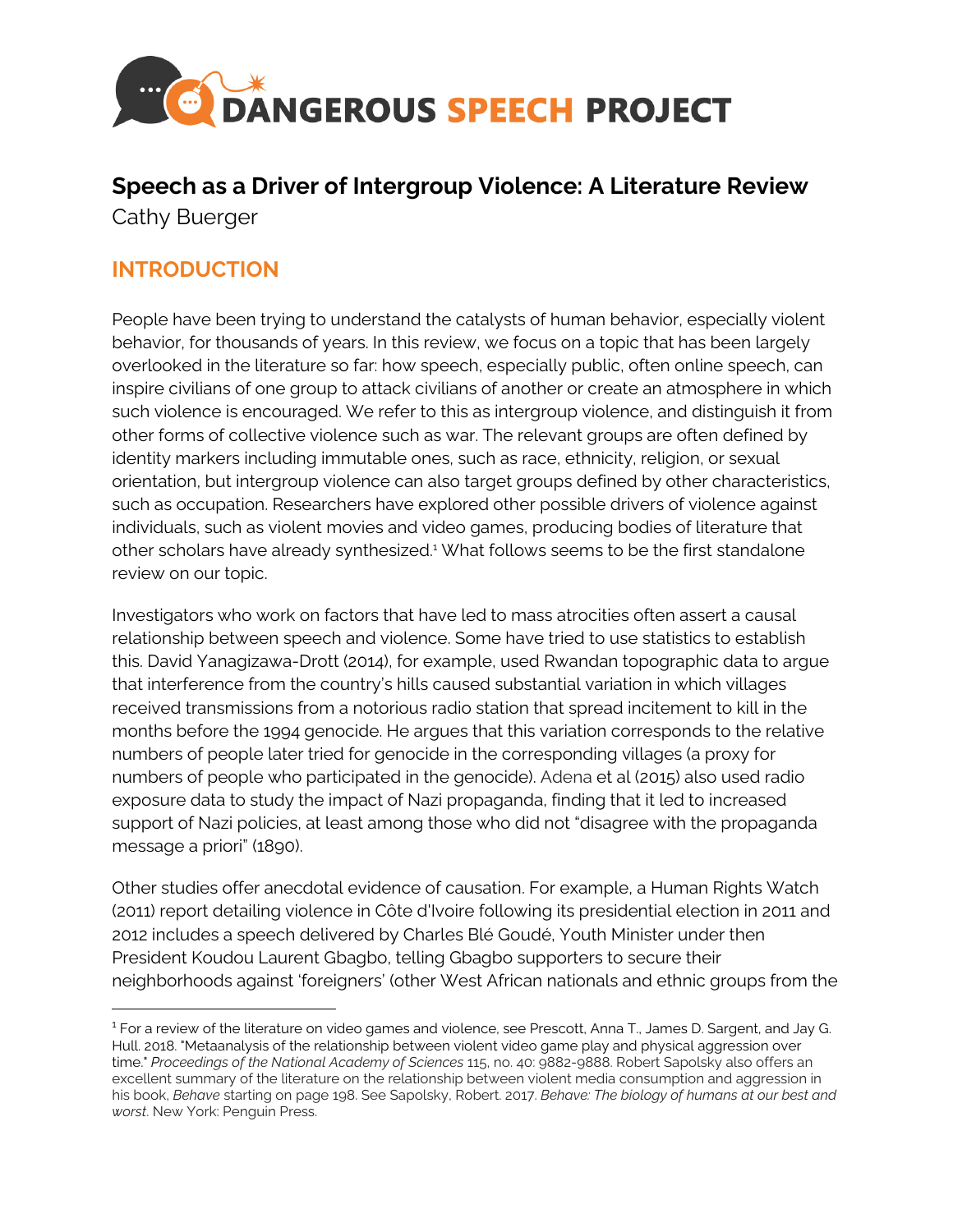northern part of the country). Multiple victims later said they were attacked by people who spoke of Blé Goudé's 'order.'

Such examples, in which evidence points to one speech that incited a particular attack, are relatively rare, since dangerous speech affects beliefs and behavior over time, gradually moving people toward condoning or committing violence against members of another group. Also, lack of control over extraneous variables often makes it difficult for researchers to identify a direct causal relationship between a single speech act, and action..

Experimental studies on the relationship between speech and violence have been limited by serious ethical obstacles. It is difficult to design experiments on what factors drive people to commit violence without risking harm. Before academic researchers were required to follow ethical research guidelines, several studies tried to provoke people to commit violence (or at least to believe they were committing violence) in experimental settings. One of the most famous was Stanley Milgram's (1963) experiment on obedience, in which participants were told to follow a 'teacher's' instructions to deliver painful electric shocks to a 'learner' (an actor pretending to suffer from the shocks)<sup>2</sup>. Another is the Stanford Prison Experiment, led by Philip Zimbardo (1972), in which subjects were assigned to play the role of either prisoner or guard.<sup>3</sup> These studies focused on group dynamics and obedience, and fall outside of the scope of this literature review. We mention them since they are landmark related research that also led to consensus against testing a person's willingness to commit violence in a lab setting, since that may traumatize the experimental subjects (*The Belmont Report,* 1979).

In this literature review, our scope extends beyond studies that attempt to measure whether speech directly caused violence. Each article in this review adds to our understanding regarding the manner in which speech may move someone to commit or condone violence against members of another group, and the factors that play a role.

The review has five sections:

- 1. Theories on the nexus between speech and violence
- 2. Rumor
- 3. Dehumanization

<sup>&</sup>lt;sup>2</sup> J.M. Berger (2009) partially replicated this experiment, following the same initial protocol, but introducing several safeguards to protect participants; he pre-screened participants, informed them three times that they could stop participating at any point, had the experimenter administer a 'very mild' sample shock to participants, and informed participants immediately after the study that the learner had not actually been shocked. The experiment was also run by a clinical psychologist "who was instructed to end the study immediately if he saw any signs of excessive stress" (2). His study produced comparable results to Milgram's. See Berger J. M. 2009. "Replicating Milgram: Would people still obey today?" *American Psychologist.* 64:1–11.

<sup>&</sup>lt;sup>3</sup> Both of these studies have been criticized because they may have inflicted severe psychological harm on the experimental subjects who weren't informed in advance of the risks they were taking, nor given a chance to opt out. In addition to ethical concerns, other researchers have wondered whether the findings of Zimbardo's study can be generalized to 'real-world' settings (Banuazizi & Movahedi, 1975).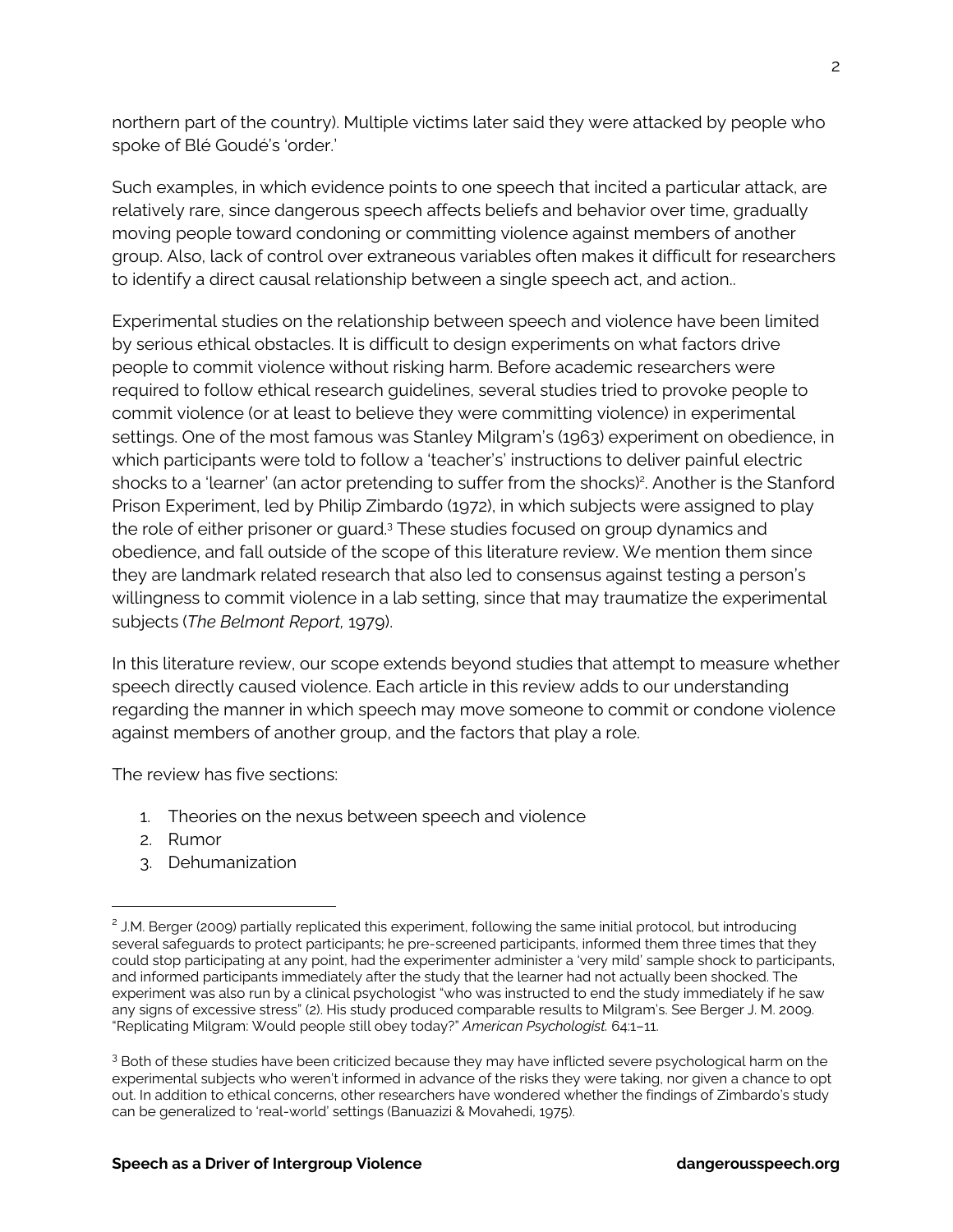- 4. Online speech and hate crimes
- 5. Context-specific reports

The first three sections address how, and in what conditions, speech seems to move people to condone or commit intergroup violence. Sections four and five largely contain case studies from particular times and places, such as leading up to and during the Rwandan genocide.

# **1. THEORIES ON THE NEXUS BETWEEN SPEECH AND VIOLENCE**

As Susan Benesch (2011, 254) notes, "the idea that inflammatory speech is a catalyst for genocide is widely believed [...] but the impact of speech on the ground is complex, and difficult to measure or prove." This has not stopped scholars and international courts from asserting causation, even without evidence. Benesch and other scholars, such as Jonathan Leader Maynard, have developed theories to understand the relationship between speech and violence, offering guidance for how factors like the authority of the speaker and the social and historical context affect the impact of speech. As they, and the other scholars included in this section, note, there is rarely strong evidence that speech alone is directly causal to violence, but there is evidence that speech may be jointly causal when combined with other factors.

● **Benesch, Susan. 2011. "The Ghost of Causation in International Speech Crime Cases."** *Propaganda, War Crimes Trials and International Law: From Speakers' Corner to War Crimes***, Edited by Predrag Dojcinovic. New York: Routledge. 254- 268. https://dangerousspeech.org/the-ghost-of-causation-in-internationalspeech-crime-cases** 

In this book chapter, Benesch notes that in incitement to genocide cases, international courts have declared that speech caused genocide without evidence, though there is no legal need for such evidence, since incitement is a crime whether it is successful or not. As she points out, causation is difficult to identify "since the effect of speech on large groups of people is hard to measure, poorly understood, and [speech] is only one of a constellation of forces that affect why people act as they do" (257). Instead Benesch introduces a five-part framework for estimating the 'dangerousness' (the capacity to inspire intergroup violence) of speech. The five parts are the speaker, the audience, the content of the speech act, the sociohistorical context, and mode of transmission (262-264). Rather than attempting to demonstrate a causal relationship between a particular speech act and specific violence, this framework is intended for gauging the *likelihood* that certain speech acts have led, or can lead, to mass violence.

● **Dangerous Speech Project. 2018. "Dangerous Speech: A Practical Guide." Dangerous Speech Project. https://dangerousspeech.org/guide/**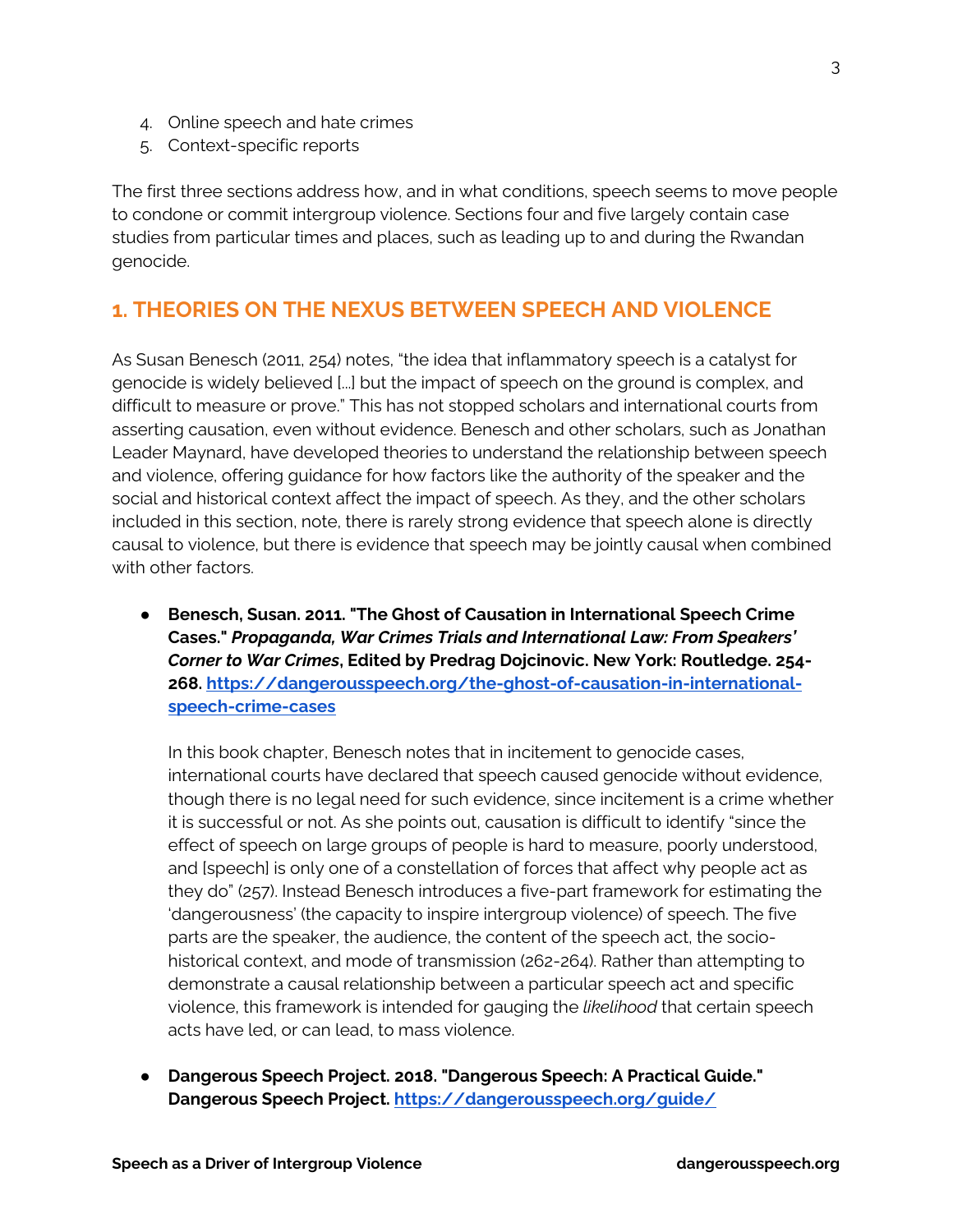In this paper, the authors describe many features of dangerous speech, which they define as "any form of expression (e.g. speech, text, or images) that can increase the risk that its audience will condone or commit violence against members of another group." The guide offers a five-part framework (the same one in the "Ghost of Causation" chapter above, but described in more detail here) for estimating whether, and to what extent, speech is dangerous. The five elements to consider are the message itself, the speaker, the audience or people exposed to the speech, their social and historical context, and the medium by which the message spread. As part of the 'message' section, the guide also offers a list of 'hallmarks,' or rhetorical patterns, that are often found in dangerous speech, and illustrates them using specific examples from around the world.

● **Leader Maynard, Jonathan. 2014. "Rethinking the Role of Ideology in Mass Atrocities."** *Terrorism and Political Violence***,** *26***(5), 821-841. https://ora.ox.ac.uk/objects/uuid:a42b946e-fde8-4f68-8e3d-48eec742bf0b**

Leader Maynard posited that ideology may encourage people to commit, or permit, mass violence by shaping motives to commit atrocities, creating a perception that violence is permissible, or providing a narrative to justify violence after the fact (11). The author discussed who might be affected by ideology and how it spreads through society. He noted, for example, that effective ideological dissemination often occurs on several levels at once; it may be communicated through social interactions and also through more institutionalized channels, such as through public education (11). The author also offered six 'justificatory mechanisms'' to describe the ways that ideology increases a person's willingness to kill: dehumanization, guiltattribution, threat-construction, deagentification (suggesting perpetrators lack responsibility for killing, by, for example, saying that atrocities were 'inevitable'), virtuetalk, and future-bias (13).

● **Leader Maynard, Jonathan, and Susan Benesch. 2016. "Dangerous Speech and Dangerous Ideology: An Integrated Model for Monitoring and Prevention."**  *Genocide Studies and Prevention: an International Journal.* **9(3), 70-95. http://doi.org/10.5038/1911-9933.9.3.1317**

In this paper, the authors knit together their respective work on dangerous speech and the ideological dynamics of mass atrocities and offer an integrated model to identify the types of speech and ideology that raise the risk of atrocities and genocide. Their model suggests that "identifying when speech is in danger of causing violence" requires inquiry into two aspects: the content of the speech and its context (including the speaker, audience, social and historical context, and mode of dissemination) (78). The authors note that although dangerous content often describes members of the out-group (e.g. characterizing them as a threat to the in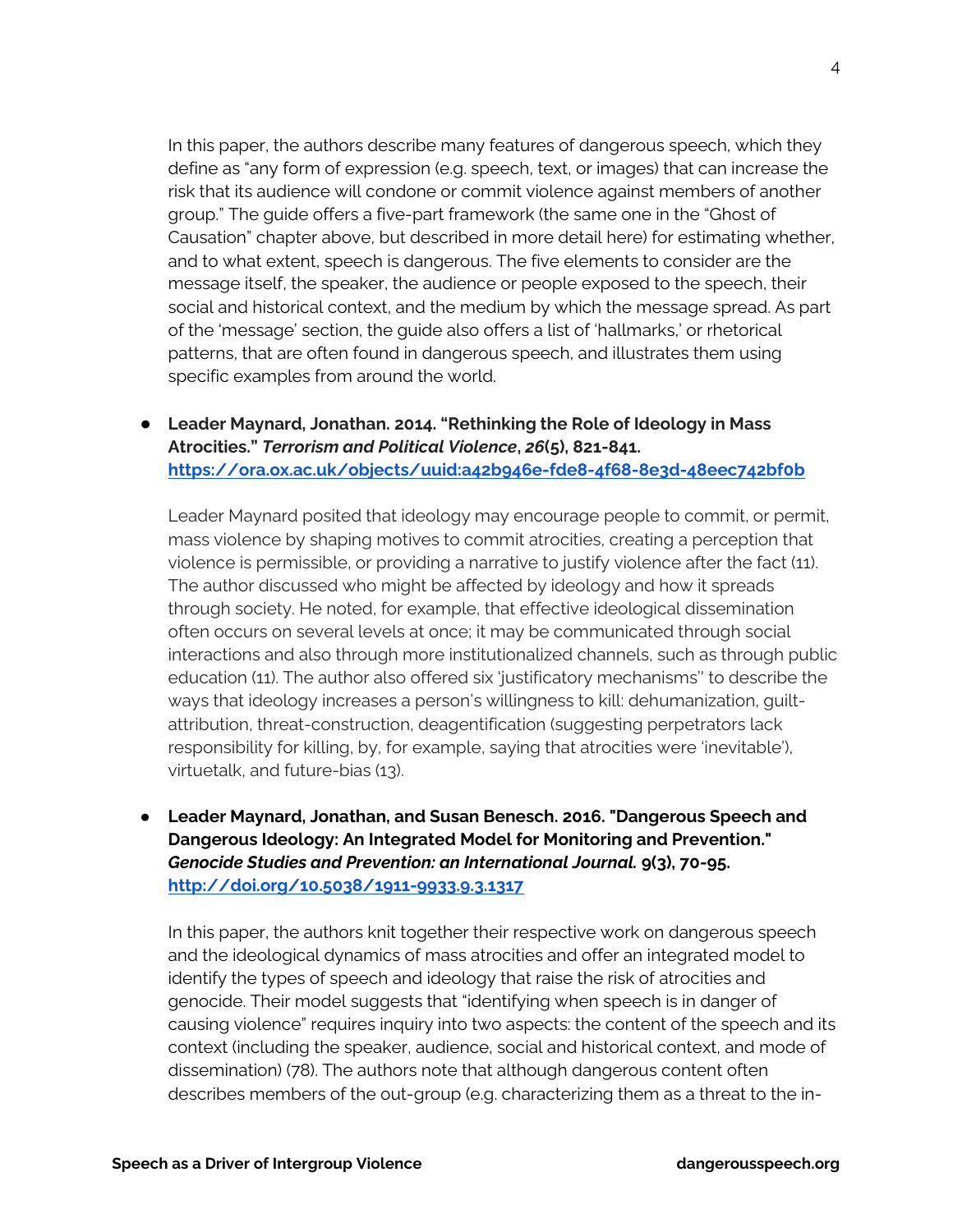group), the out-group need not be mentioned at all. For example, sometimes dangerous speech relies on 'virtuetalk,' a term coined by Leader Maynard (2014) to describe speech that suggests that those who do not participate in violence are 'weak' or worthy of social ridicule (84). The authors conclude with a brief description of how the model is useful in developing strategies to counter dangerous speech and ideology.

### ● **Waller, James. 2007.** *Becoming Evil: How Ordinary People Commit Genocide and Mass Killing***. Oxford: Oxford University Press.**

In this book, Waller advances a model to explain "how ordinary people commit genocide and mass killing." He suggests that the process of change from ordinary person to perpetrator involves changes in worldview (including collective values, authority orientation, and social dominance), the psychological construction of the 'other,' and the influence of group membership on notions of cruelty. He used examples from places such as the Balkans, Guatemala, and Rwanda to illustrate how speech, myths, and symbols can move people toward condoning and committing violence. Waller considers how language dehumanizes members of other groups and creates an 'us vs. them' dynamic, and how 'euphemistic labeling' of violence allows perpetrators to morally disengage from those acts (211).

### ● **Wilson, Richard Ashby. 2017.** *Incitement on Trial: Prosecuting International Speech Crimes***. Cambridge: Cambridge University Press.**

In this book, Wilson describes the efforts of international criminal tribunals to prosecute public figures for incitement. Specifically, he explores the causal connection between speech and subsequent violence: how tribunals have handled it and how social science illuminates it. Based on examples from international courts such as the International Criminal Tribunal for the Former Yugoslavia (ICTY) and the International Criminal Tribunal for Rwanda (ICTR), Wilson concludes that courts have "relied on outdated models of propaganda" (9), "demanded proof of causation even when it is not warranted" (9), and have failed to form a consensus about the evidentiary threshold for proving the direct effects of speech (8). He also describes how social science research on the subject of persuasion has refuted notions of a 'mechanistic' relationship between propaganda and perpetrators, instead demonstrating the agency of the audience and the complex ways that people receive and interact with messages. 'Revenge speech,' for example, may serve to lower empathy for the outgroup and increase the willingness of listeners to morally justify violence.

## **2. RUMOR**

The articles in this section all seek to explain the role of rumors in inciting acts of violence. An important common theme is that rumors are not only reports of fictional incidents, but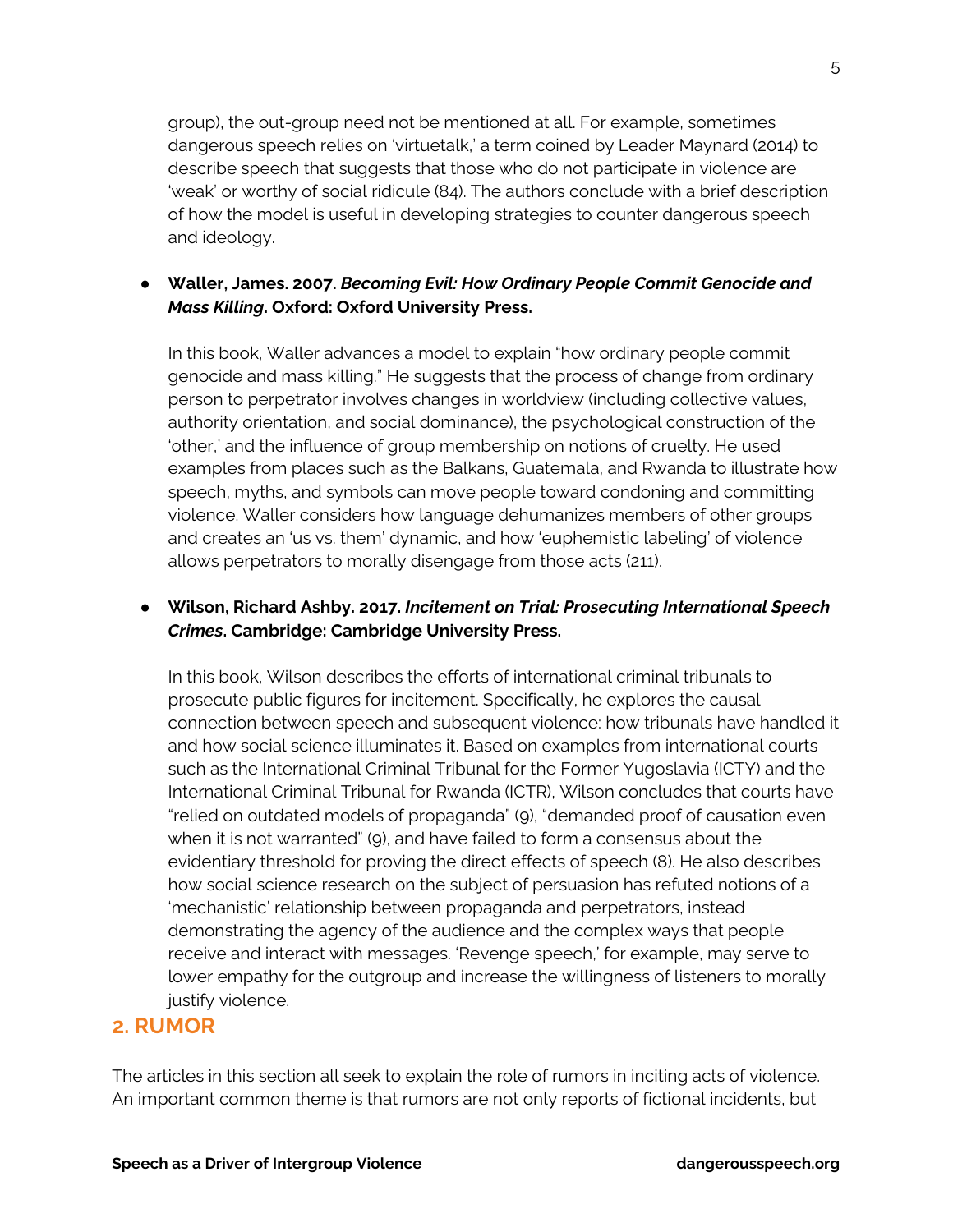also reframe real incidents to fit within historical narratives of intergroup tension. Das (1998), for example, notes how rumors described former Indian Prime Minister Indira Gandhi's assassination as revenge for Operation Blue Star, a 1984 military operation during which the Indian military attacked a Sikh leader and his armed followers who had encamped in a Sikh temple. This rumor contributed to the anti-Sikh violence that followed the assassination. The reframing that happens through rumors is important — as Espeland (2011) notes, rumors not only respond to a conflict, but are constitutive of it (18).

## ● **Arun, Chinmayi. 2019. "On WhatsApp, Rumours, and Lynchings."** *Economic & Political Weekly* **54(6), 30-35. https://doi.org/10.5325/jinfopoli.10.2020.0276**

In this paper Arun describes a wave of lynchings in India in 2019, following rumors spread through WhatsApp, falsely claiming that people were kidnapping children. Arun argued that the Indian government has incorrectly treated these rumors as primarily a 'fake news' problem, when they are actually a form of incitement to violence. She also discusses the steps that WhatsApp took in the wake of the lynchings to prevent other content that can incite violence from circulating on its platform, such as limiting the number of accounts to which one can forward a message, at one time — and offered suggestions for improvement..

## ● **Bhavnani, Ravi, Michael G. Findley, and James H. Kuklinski. "Rumor dynamics in ethnic violence."** *The Journal of Politics.* **71(3), 876-892. https://doi.org/10.1017/S002238160909077X**

The authors used agent-based modeling (a model that examines the impact of individual decisions and behaviors on a system as a whole) to examine the role of audience and speaker characteristics in the emergence and persistence of 'ethniccentered' rumors. One version of their model only considered 'within-group rumor dynamics,' while a second version examined 'across group interactions,' (880). In the former, rumors were most widely accepted when group leaders who frequently engaged with their audiences endorsed them. Further, extreme rumors were more widely accepted if the audience already held extreme views. When a context with rival ethnic groups was presented in order to study the interactions between groups, the level of rumor 'survival' was, in part, determined by whether the audience held extreme or moderate beliefs, and in part by whether the ethnic groups interacted. Leaders also played a role; for example, "when one group's leaders persist in advocating moderation, rumor propagation remains low in both groups" (876).

● **Das, Veena. 1998. "Specificities: Official Narratives, Rumour, and the Social Production of Hate."** *Social Identities***. 4(1), 109–30. https://doi.org/10.1080/13504639851915**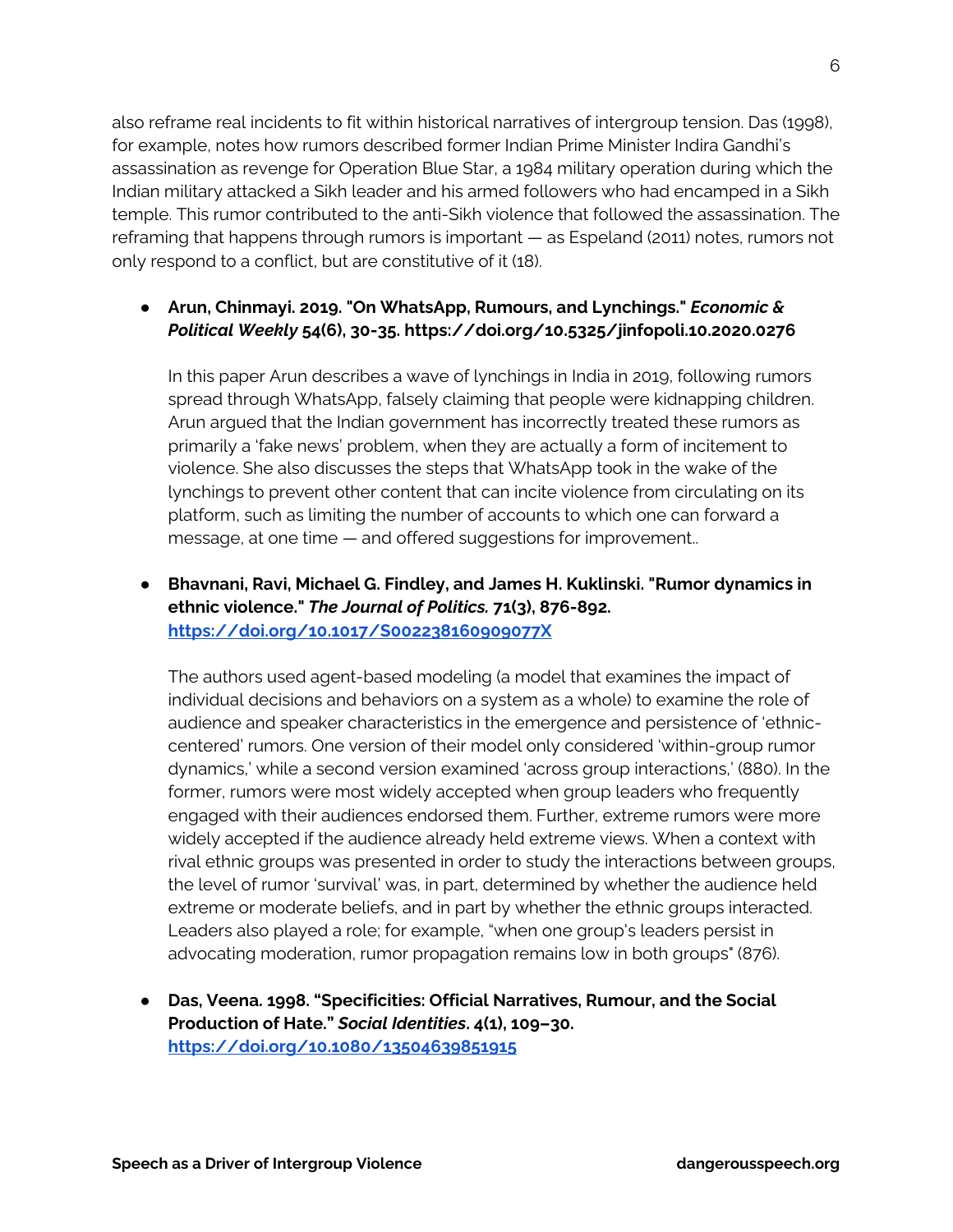In this seminal piece on rumor and violence, Das explores the "social production and circulation of hate" (109) by analyzing the massacre of Sikhs that followed the murder of India's former Prime Minister Indira Gandhi in 1984. Two of Gandhi's Sikh bodyguards killed her, and in the following days, rumors spread through Hindu communities that the Sikhs were plotting to take over the country — in part as revenge for Operation Blue Star (in which the Indian military attacked a Sikh temple where a prominent Sikh leader had been staying with a group of his heavily-armed followers). The rumors played on preexisting narratives that characterized Sikhs as fundamentally vengeful, fanatical, aggressive, and incapable of loyalty (124) and described Hindus as weak, making violence against the Sikhs seem like self-defense. Thousands of Sikhs were killed during the riots that followed the assassination (121). Thus, Das argues that rumors are particularly effective at motivating people to act because they contribute to a feeling of "mounting panic" (117).

● **Espeland, Rune Hjalmar. 2011. "Autochthony, Rumor Dynamics, and Communal Violence in Western Uganda."** *Social Analysis* **55(3), 18-34. https://doi.org/10.3167/sa.2011.550302** 

Espeland argues that rumors played a significant role in catalyzing violence in Western Uganda between the Banyoro and Bafuruki ethnic groups by reframing in moral terms what other narratives (such as in major Ugandan newspapers) had described as a land dispute. Rumors are not only a response to conflict, but also "constitutive of the situation," constructing a shared moral narrative (18). In this case, for example, rumors described the Banyoro as amoral and as practicing witchcraft, both of which made their Bafuruki attackers feel morally justified.

● **Osborn, Michelle. 2008. "Fueling the Flames: Rumour and Politics in Kibera."**  *Journal of Eastern African Studies* **2(2), 315-327. https://doi.org/10.1080/17531050802094836** 

Osborn argues that rumors served as a crucial catalyst of Kenya's 2007-2008 postelection violence. Describing rumors that circulated over SMS, she explains how technology increased their reach. Osborn also draws out the differing goals of various actors who circulated rumors. Some, such as politicians, intentionally created and disseminated misinformation to mobilize voters. Others passed along warnings they believed to be true in order to protect loved ones. As Osborn illustrates, one need not intend to incite violence in order to do it by passing on a rumor.

## **3. DEHUMANIZATION**

Although it is not the only dangerous rhetorical technique, dehumanization is one of the most familiar, and it is the subject of abundant scholarship. Instead of covering the topic exhaustively, we include only articles on dehumanization and violence here. Several pieces, including those by Beyond Conflict (2019), Giner-Sorolla et al. (2012), and Haslam (2006),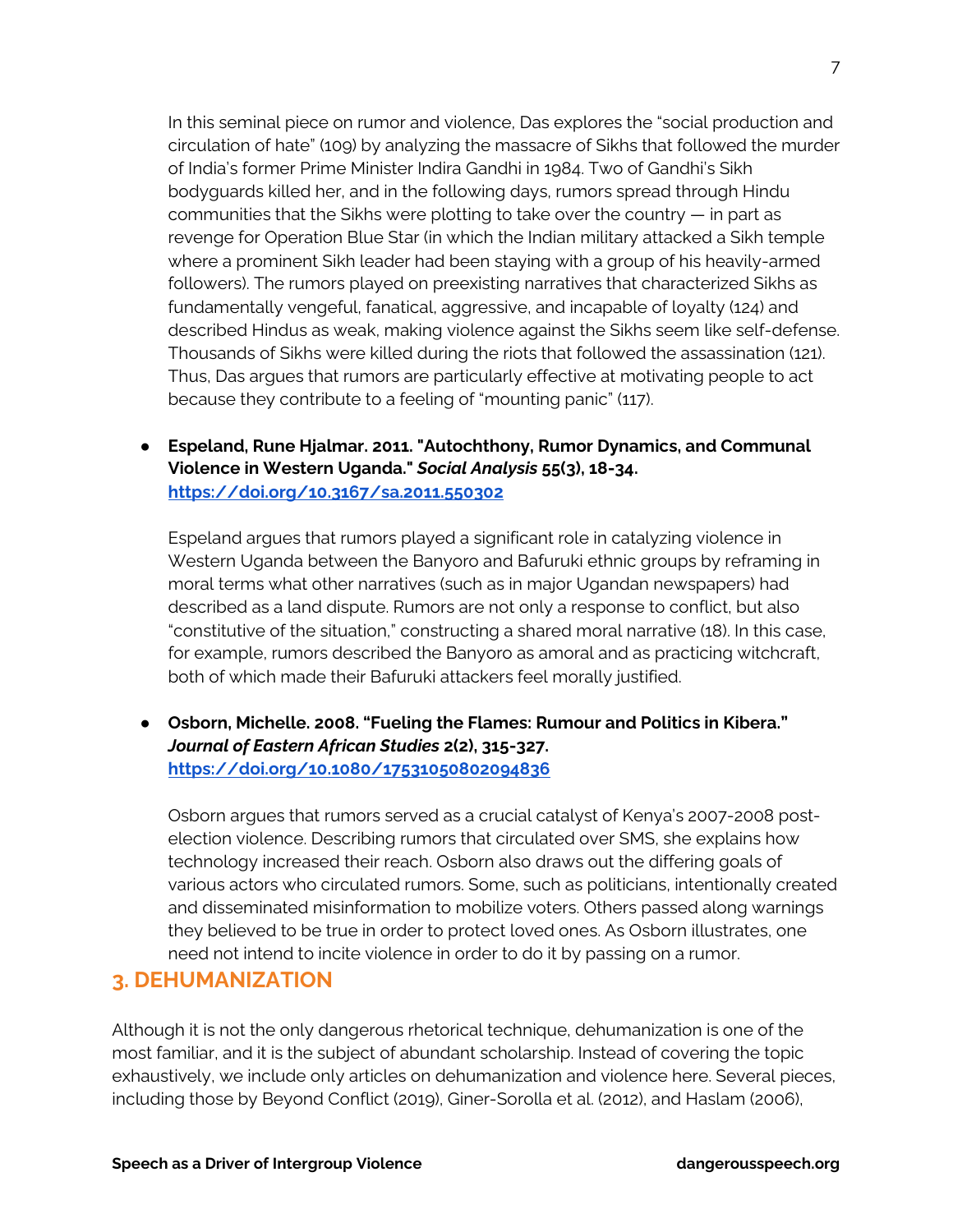include thorough discussions of relevant literature in addition to notable findings of their own that add nuance to the subject. For example, Haslam (2006) distinguishes between 'animalistic dehumanization' and 'mechanistic dehumanization.' Rai et al. (2017) explains the many different ways in which dehumanization can interact with someone's support of violence against another group; for example, hearing dehumanizing speech about another group can lead to increased support for violence against that group, and conversely, imagining oneself committing violence against a group can lead to viewing its members as less than human.

Although many scholars have argued that there is a strong relationship between dehumanizing rhetoric and mass violence, there is no consensus on this point. For example, several authors (Bloom 2017, Smith 2016, and Rai et al. 2017) have examined the humiliation that often accompanies violence, and because of this, some doubt that dehumanization really contributes to violence. Bloom, for example, notes that one can't humiliate people without acknowledging that they can feel shame and therefore must be human. Smith argues that tormentors often perceive their victims as simultaneously human and subhuman, and posits that framing the 'other' this way creates an "unsettling feeling of uncanniness" around them  $(431)$   $-$  a feeling that can itself move people toward violence.

● **Bandura, Albert, Bill Underwood, and Michael E. Fromson. 1975. "Disinhibition of Aggression through Diffusion of Responsibility and Dehumanization of Victims."**  *Journal of Research in Personality.* **9(4), 253-269. https://doi.org/10.1016/0092- 6566(75)90001-X**

In a lab experiment, the authors studied the impact of dehumanizing and humanizing language and personal vs. group responsibility on punitive behavior. Individual participants (brought into the study space in a small group) were told to administer shocks at a strength of their choosing to another group of participants called 'decision makers' (this group did not actually exist), as punishment for answering questions incorrectly. When the facilitators used dehumanizing language to describe the fictional decision makers, participants administered stronger shocks than when the group was described using humanizing language or not described at all. Participants also administered stronger shocks if they were told that their choice of shock level would be averaged with other study participants in their small group than when they were told that they were individually responsible for the shock received by one member of the decision-making team. For both types of responsibility, the levels of shock were highest for dehumanized target groups and lowest for those labeled with humanizing language. Lastly, the study tested the impact of the effectiveness of punitive treatment on the willingness of participants to use it. When initial shocks seemed to produce improved answers from the decision makers, participants gradually increased the shock level throughout the experiment for the dehumanized and neutral group, while maintaining a low level of shock with the humanized group. When the shocks seemed not to be 'effective' however,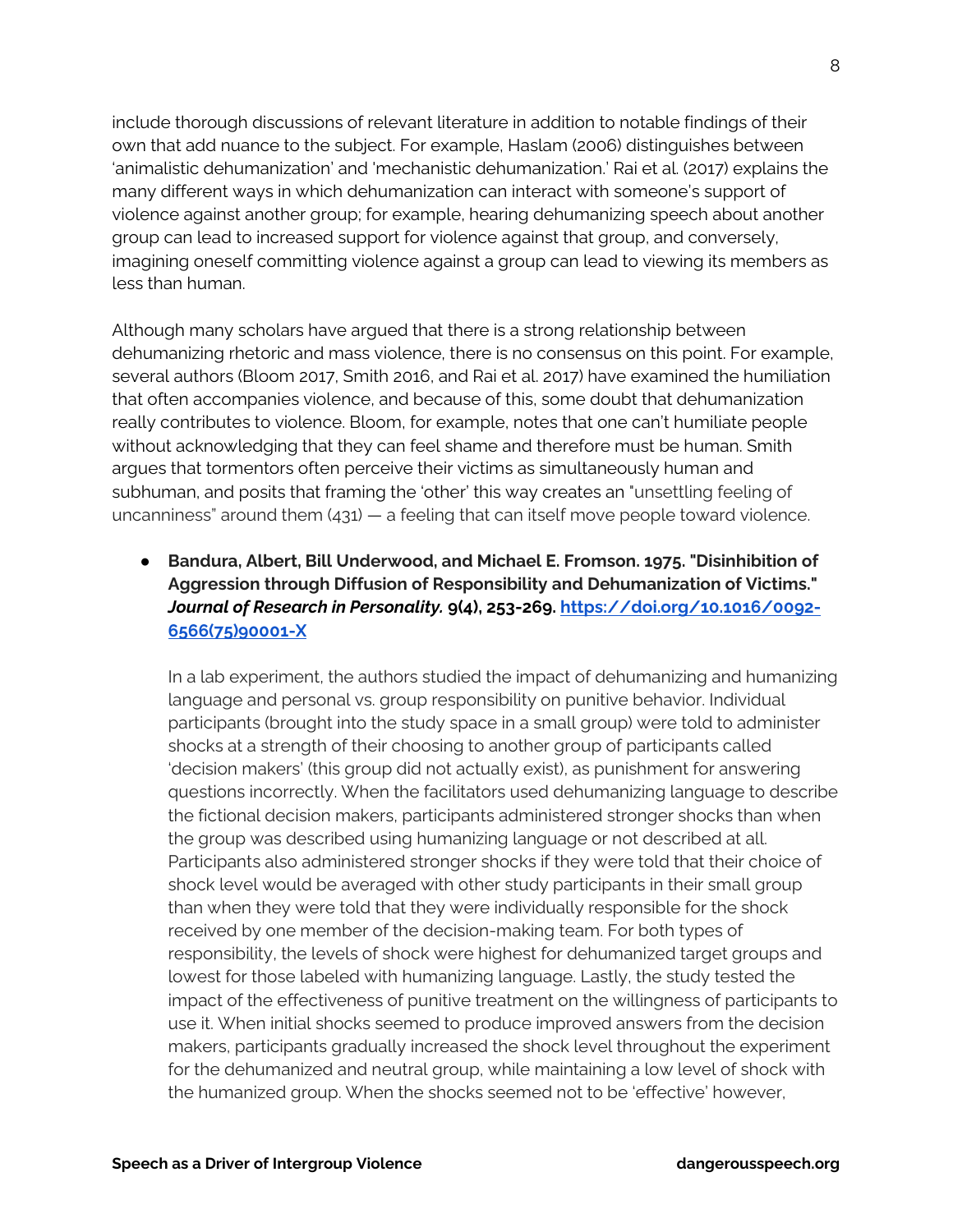participants quickly escalated the level of shock for dehumanized decision makers, while letting it remain moderate for the neutral group and decreasing to a low level for the group labeled with humanizing language.

● **Beyond Conflict. 2019.** *Decoding Dehumanization: Policy Brief for Policymakers and Practitioners.* **https://beyondconflictint.org/wpcontent/uploads/2020/06/Decoding-Dehumanization-Policy-Brief-2019.pdf** 

This report contains sections on (1) why we should care about dehumanization, (2) the science of dehumanization, (3) the connection between dehumanization and atrocities, and (4) suggestions for countering dehumanization. The report includes an extensive bibliography of literature on dehumanization in general, which is a useful resource for readers.

#### ● **Bloom, Paul. 2017. "The Root of All Cruelty?"** *The New Yorker.*  **https://www.newyorker.com/magazine/2017/11/27/the-root-of-all-cruelty**

Bloom argues here that dehumanization may not be a prerequisite for violence and atrocities at all. On the contrary, he points out that human cruelty often takes the form of humiliating other people, which wouldn't seem possible or satisfying to the tormentors if they didn't perceive their victims as human. As Bloom puts it, "The sadism of treating human beings like vermin lies precisely in the recognition that they are not." (See also David Livingstone Smith's 2016 article "Paradoxes of Dehumanization" for more on this).

● **Giner-Sorolla, Roger, Bernhard Leidner, and Emanuele Castano. 2012. "Dehumanization, Demonization, and Morality Shifting: Paths to Moral Certainty in Extremist Violence."** *Extremism and the Psychology of Uncertainty,* **edited by Michael A. Hogg and Danielle L. Blaylock. Oxford: Wiley-Blackwell. http://umass.edu/bleidner/papers/Giner-Sorolla\_Leidner\_Castano\_2011.pdf**

This article reviews the literature related to extremists' moral justifications of their actions. It synthesizes the psychological literature on this topic, arguing that extremists rationalize killing in three primary ways. They (1) dehumanize members of the out-group, or (2) demonize them, creating a 'moral mandate' to remove the threat posed by the out-group (10). The third justification comes through what the authors call 'morality shifting': diverting one's own attention away from the violence and toward in-group loyalty (13).

● **Haslam, Nick. 2006. "Dehumanization: An integrative review."** *Personality and social psychology review* **10(3), 252-264. https://doi.org/10.1207/s15327957pspr1003\_4**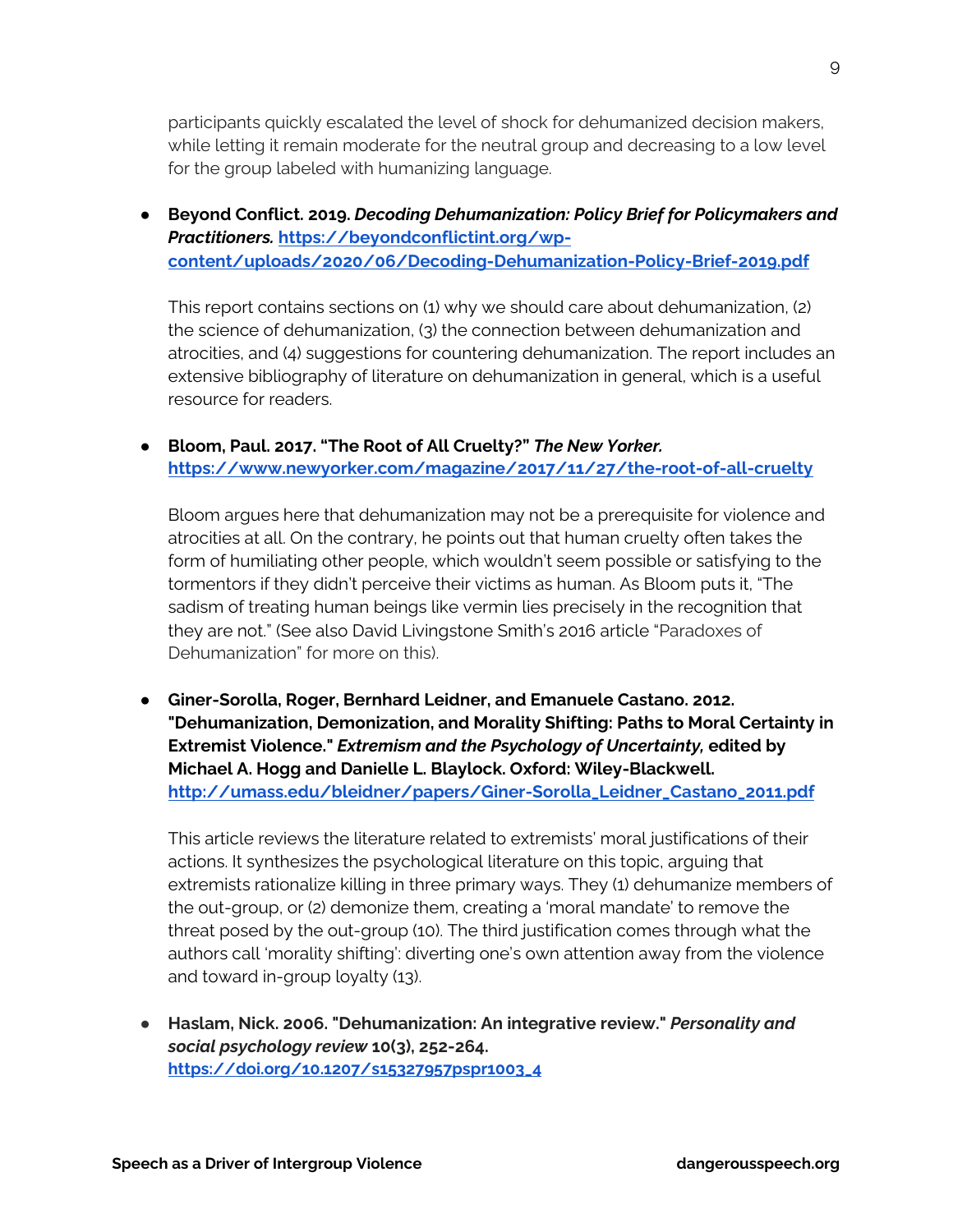This seminal article offers a new model of dehumanization — one that divides dehumanization into two discrete categories, based on two separate notions of humanness. Humanness, the author argues, can be characterized either by 'uniquely human traits' (which define the boundary between humans and animals) or by characteristics that are seen as central to human nature (which may be shared by some animals). Haslam calls speech portraying people as lacking uniquely human traits 'animalistic dehumanization,' and speech that questions someone's human nature 'mechanistic dehumanization.' He notes that these forms of dehumanization have distinct features (258); therefore identifying the division can help researchers better understand how they function in relation to human behavior. The article also provides a comprehensive literature review examining how various fields (including medicine, psychology, and disability and technology studies) engage with dehumanization.

● **Over, Harriet. 2021. "Seven Challenges for the Dehumanization Hypothesis."**  *Perspectives on Psychological Science***. 16(1), 3-13. https://doi.org/10.1177/1745691620902133** 

Over questions the claim that dehumanization lowers the barriers to collective violence. Using behavioral and cognitive data, as well as historical evidence, she offers seven challenges to the generally accepted belief that dehumanization of an out-group makes committing violence against them easier, including that groups often compare their own members to nonhumans - sometimes even the same ones to which they are comparing out-group members. She also noted that out-group members are often described as having qualities that are eminently human but antisocial, "such as jealousy, spite, and cunning" (4), and being ascribed these traits increases the chance of violence against those people.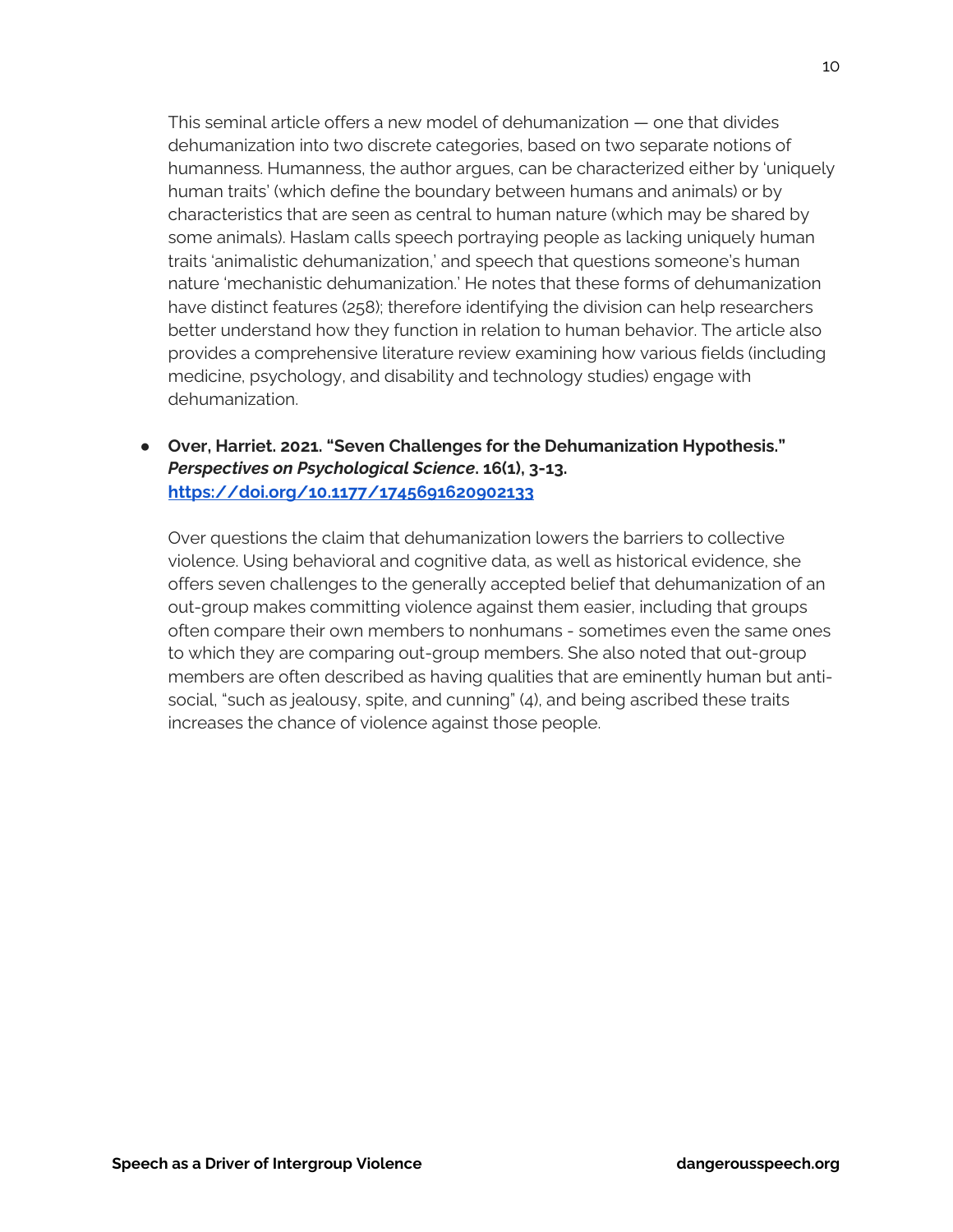● **Neilsen, Rhiannon S. (2015) "'Toxification' as a more precise early warning sign for genocide than dehumanization? An emerging research agenda," Genocide Studies and Prevention: An International Journal: Vol. 9: Iss. 1: 83-95. DOI: http:/.doi.org/10.5038/1911-9933.9.1.1277**

If dehumanization makes perpetrators feel that committing genocide is allowable, toxification, Neilsen argues, makes the extermination of other groups seem necessary. Toxification is "the cognitive perception of victims as malignant and carcinogenic pests that must be purged for the survival of the perpetrator, and/or the perpetrators' ideal society" (83). Using the Holocaust and the genocides in Rwanda, Armenia, and Cambodia as examples, Neilsen also offers further definitional distinction by describing two possible strains of toxification: one in which the target group is described as toxic to an ideal (such as a nation or a culture), and one in which the "perpetrators become convinced that the victims will, without fail and given the chance, murder the perpetrators" (87).

#### ● **Smith, David Livingstone. 2016. "Paradoxes of Dehumanization."** *Social Theory and Practice* **42(4), 416-443. https://doi.org/10.5840/soctheorpract201642222**

In this article, Smith presents and examines a paradox: that during mass violence, perpetrators often view their victims as simultaneously human and subhuman. They use dehumanizing rhetoric, but also behave in ways that acknowledge their victims' humanness (for example by seeking to humiliate them). Instead of seeing this paradox as refuting a relationship between dehumanization and violence, Smith argues that the people seen as simultaneously human and less than human (subhumans in human form) produce an "unsettling feeling of uncanniness" (431). They are categorically distinct (neither fully human nor inhuman), which can make others feel that they "pose a threat to any social order" (430) and can be used to justify violence against them. Smith illustrates his concept by citing the European colonists who justified their violence against enslaved Africans by saying that they *resembled* men, but were "indeed no men" (421).

● **Rai, Tage S., Piercarlo Valdesolo, and Jesse Graham. 2017. "Dehumanization Increases Instrumental Violence, but not Moral Violence."** *Proceedings of the National Academy of Sciences* **114(32), 8511-8516. https://doi.org/10.1073/pnas.1705238114**

The authors conducted five psychological experiments on the relationship between dehumanizing speech and support for violence. They found that dehumanization "predicts, causes, and is caused by" (8514) instrumental violence (violence committed in pursuit of other goals), but is not related to support for moral violence (where the violence itself is the goal, because the victims 'deserve it'). In other words, if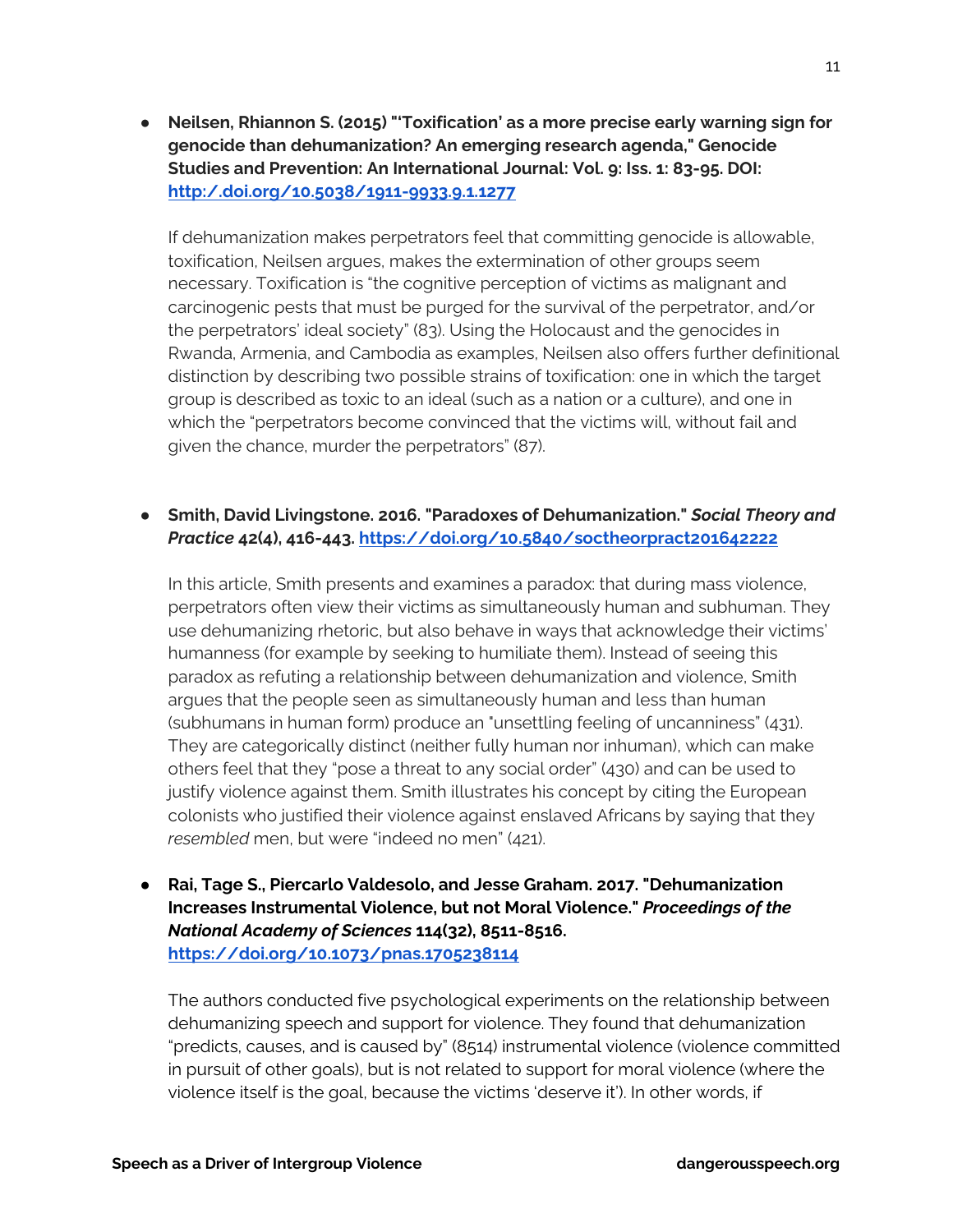someone has preexisting dehumanizing thoughts about another person, they are more likely to condone instrumental violence against them. They are also more likely to be moved to support violence against a person if they hear dehumanizing speech about that person and, conversely, more likely to think of a person as less than human if they imagine themselves perpetrating instrumental violence against that person. This is not the case for moral violence. The authors further argue that victims of morally justified violence are thought of as human, because one must be human in order to fully experience moral punishment.

# **4. ONLINE SPEECH AND HATE CRIMES**

In the past few years, several efforts have emerged that directly search for a relationship between online speech and offline attacks, but their findings come with caveats. First, drawing a causal link between speech and action is nearly always difficult, since a variety of factors drive action. Scholars have also pointed out that the relationship between online speech and hate crimes may be reversed. For example, Olteanu et al. (2018) found an increase in online hateful speech *after* incidents of extremist violence.

Other challenges exist as well, largely related to data. Data about hateful speech online can be very difficult to obtain. Accurate hate crime data can be similarly elusive. For example, in the United States, data on hate crimes is collected by the Federal Bureau of Investigation (FBI), a federal agency, but reporting varies by jurisdiction. Phoenix, AZ has a very high rate of reported hate crimes, for example. This may be because more crimes are committed there, but it may also be because Phoenix has a special hate crime police unit, which means these crimes are likely reported and tagged as hate crimes more often than in other locales (Relia et al., 2019). Such flaws in the data make it difficult to conduct a robust analysis.

● **Müller, Karsten, and Carlo Schwarz. 2020. "Fanning the flames of hate: Social media and hate crime."** *Journal of the European Economic Association.*  **https://doi.org/10.1093/jeea/jvaa045**

Müller and Schwarz (2020) conducted a study in Germany investigating whether antirefugee sentiment on Facebook predicted offline hate crimes. The authors found that anti-refugee hate crimes increased disproportionately in municipalities where a large amount of anti-refugee hateful content was shared through the far-right AfD party's Facebook page. They also used data on internet and Facebook outages (user-reported and news-reported) to support their claim that "Facebook disruptions reduce local hate crimes, particularly in areas with many AfD users" (3). Taken together, the authors claim that their data "suggests that social media has not only become a fertile soil for the spread of hateful ideas but also motivates real-life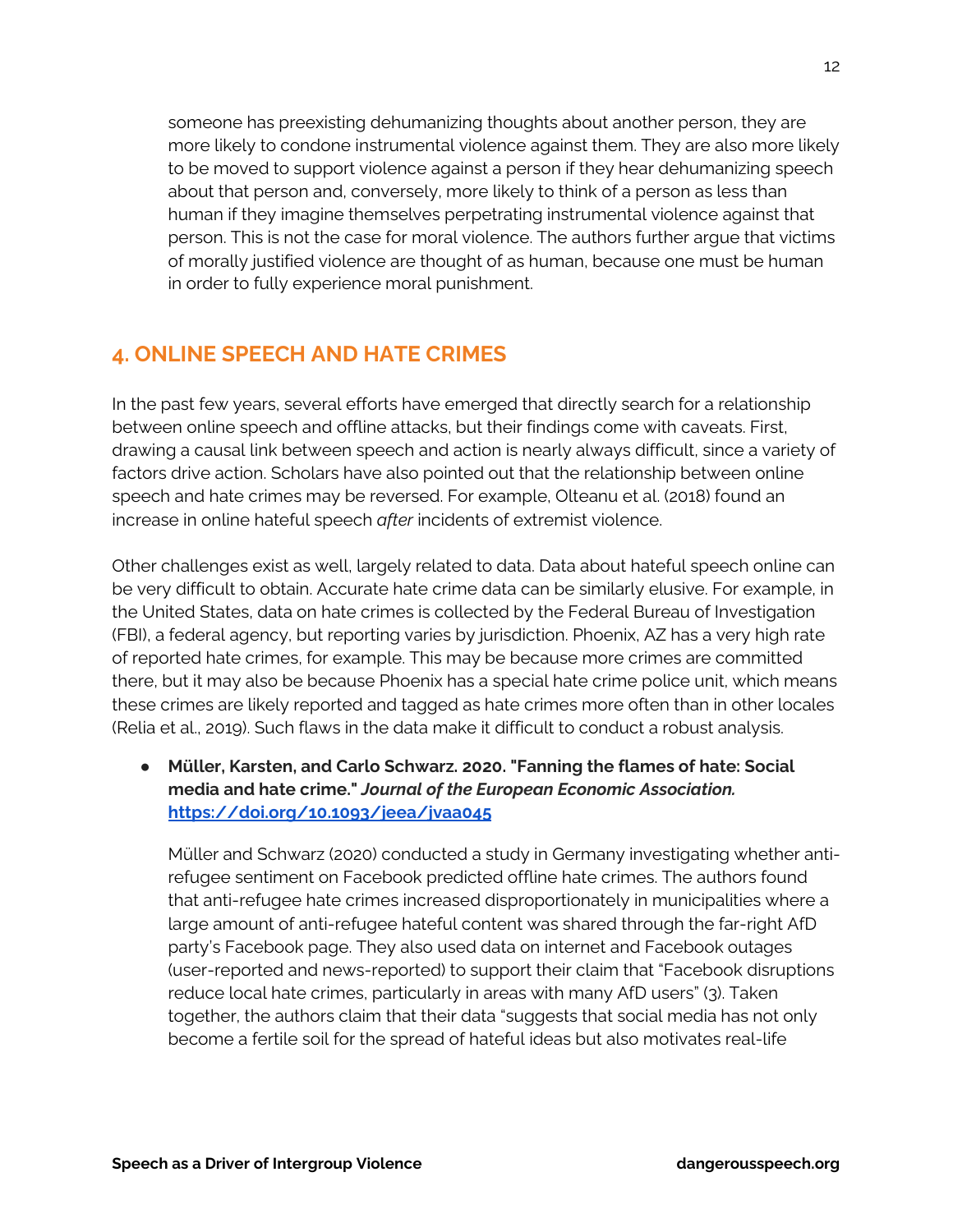action" (34). Their findings have been called into question by some,<sup>4</sup> however, as they made a number of assumptions and used questionable proxies. For example, they examined anti-refugee speech only on the AfD's Facebook page and used posts that included the word "*Fluchtling*" (refugee) as a proxy for anti-refugee speech on the page, a decision which could have resulted in over counting neutral or positive messages about refugees, while missing others that did not contain the word.

● **Newman, Benjamin, Jennifer L. Merolla, Sono Shah, Danielle Lemi, Loren Collingwood, and S. Karthick Ramakrishnan. 2020. "The Trump Effect."** *British Journal of Political Science.* **1-22. https://doi.org/10.1017/S0007123419000590**

Since 2015, journalists and scholars have opined about the so-called 'Trump effect' – the notion that Donald Trump's hateful rhetoric has emboldend racists and is related to increased prejudice, discrimination, and hate crimes against minority groups in the United States. In 2016, the authors of this study conducted a two-part online survey experiment to test this notion. They found that for those who already held prejudiced beliefs, exposure to Trump's inflammatory statements (or occasionally even just his name) caused them to "be more likely to perceive engagement in prejudiced behavior as socially acceptable" (2). The effects were particularly strong among those who read statements in which other elites in the political system seemed to condone Trump's remarks.

### ● **Olteanu, Alexandra, Carlos Castillo, Jeremy Boy, and Kush R. Varshney. 2018. "The Effect of Extremist Violence on Hateful Speech Online."** *Twelfth International AAAI Conference on Web and Social Media***.**

The authors conducted a quantitative assessment of the relationship between offline "attacks involving Arabs and Muslims as perpetrators or victims, occurring in Western countries" (221) and online hateful speech on Twitter and Reddit. Based on a collection of more than 150 million messages that the authors identified as being "related to hate and counter-hate speech" (223) they found that incidents of extremist violence that were perpetrated by Muslims (but not Islamophobic attacks) led to increases in online hateful speech (especially explicit calls for violence), as well as counter-hate messages, in the week after an attack.

<sup>4</sup> See Masnick's (2018) critique on an earlier version of the paper. In the peer-reviewed version, which we include in this review, the authors are no longer using "Facebook likes of the 'Nutella Germany' page" as a proxy for German internet usage.

https://www.techdirt.com/articles/20180823/00122840491/dubious-studies-easy-headlines-nonew-report-does-not-clearly-show-facebook-leads-to-hate-crimes.shtml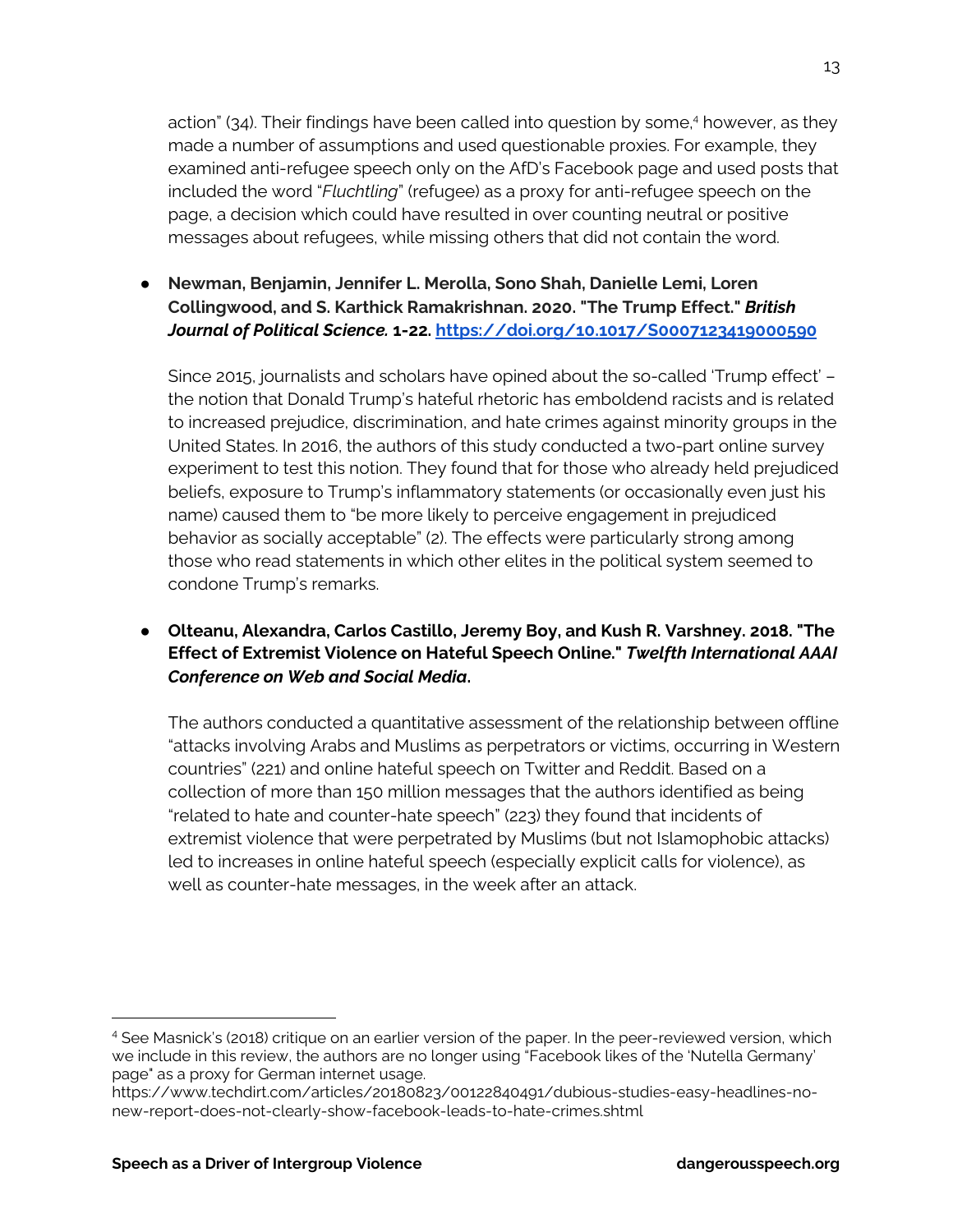● **Relia, Kunal, Zhengyi Li, Stephanie H. Cook, and Rumi Chunara. 2019. "Race, Ethnicity and National Origin-Based Discrimination in Social Media and Hate Crimes across 100 US Cities." In** *Proceedings of the International AAAI Conference on Web and Social Media***, 13(1), 417-427. https://arxiv.org/abs/1902.00119** 

The authors created a sample of 532 million tweets posted from January 1, 2011 to December 31, 2016 in 100 American cities (identified by the 'place' attribute). They found a significant correlation between the number of hate crimes reported in each of those cities and the proportion of tweets from that city containing race, ethnicity and national-origin based discriminatory language. The authors were careful not to construe causality in either direction of this correlation. To identify tweets containing this language and reports of this kind of discrimination, they used a "tweet processing pipeline" (including an active learning classification, a "spatially-diverse training dataset" to account for regional differences, and a pronoun checker, which identified first-person pronouns to filter reports of discrimination).

● **Williams, Matthew L., Pete Burnap, Amir Javed, Han Liu, and Sefa Ozalp. 2020. "Hate in the Machine: Anti-Black and Anti-Muslim Social Media Posts as Predictors of Offline Racially and Religiously Aggravated Crime."** *The British Journal of Criminology* **60(1), 93-117. https://doi.org/10.1093/bjc/azz049**

Using police-recorded data on racially and religiously aggravated crimes from August 2013 to August 2014 (N = 6,572) and tweets from London during the same period (N = 21.7 million), the authors searched for a relationship between hate crimes and hateful speech on Twitter (used as an indicator of extreme polarization). Within the full set of tweets, a supervised machine learning classifier identified 294,361 tweets as 'hateful.' The authors note that their "models indicate a strong link between hateful Twitter posts and offline racially and religiously aggravated crimes in London," but stop short of stating a causal direction: they "cannot say if online hate speech precedes rather than follows offline hate crime" (107). The authors further express their doubt that hateful online speech causes offline hate crimes on its own, emphasizing instead the importance of factors like neighborhood ethnic make-up and local employment levels in determining the relationship between online speech and hate crimes (112).

# **5. CONTEXT-SPECIFIC REPORTS**

In this section, we examine studies on the connections between the spread of dangerous speech through media (social media and in some cases radio) in specific contexts and episodes of intergroup violence. One cannot determine the impact of speech in the abstract. It is necessary to understand the social, historical, and cultural context in which that speech was made or disseminated to analyze its potential impact. A message could be benign in one context and highly inflammatory in another. We focus on nine locales: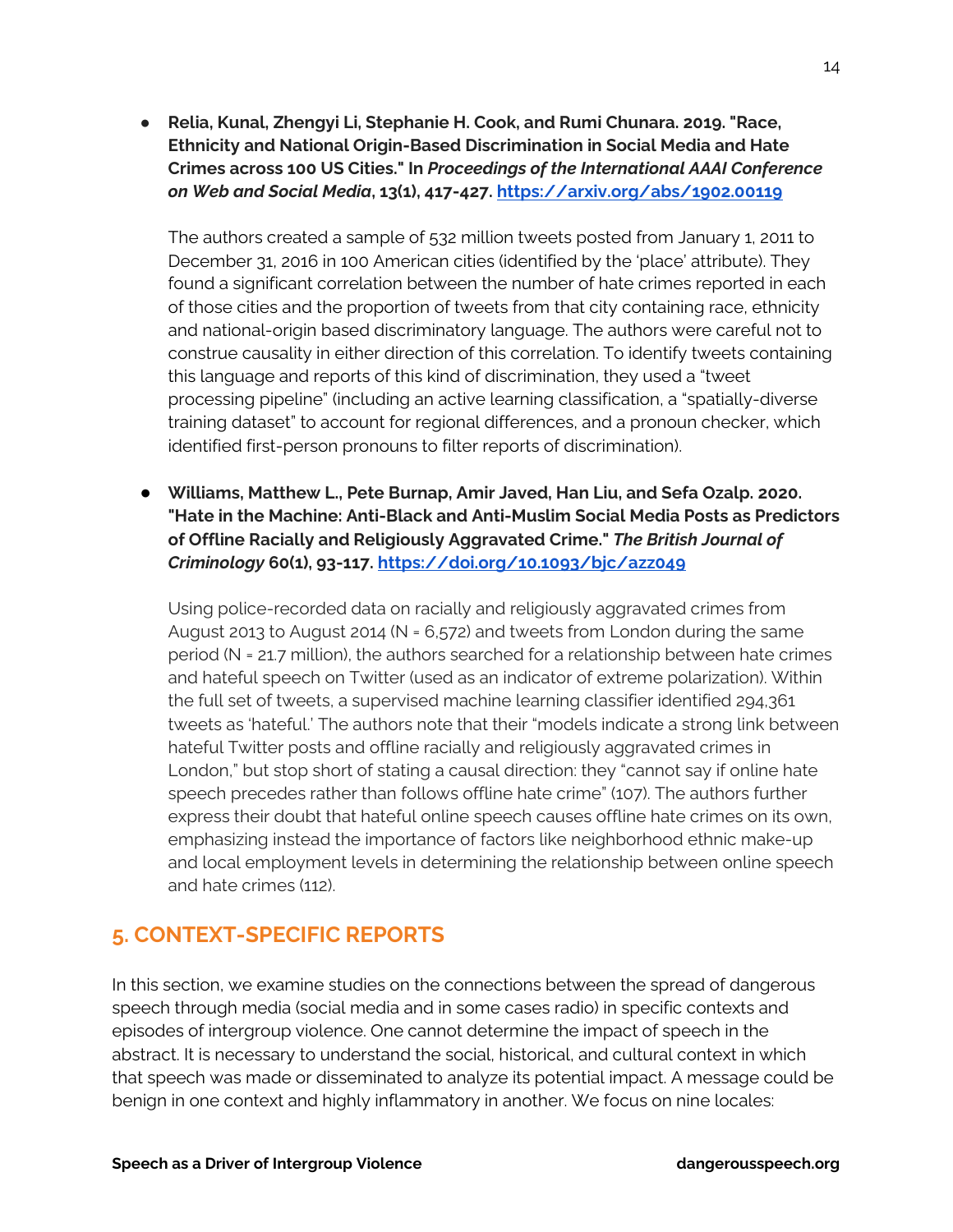Argentina, Côte d'Ivoire*,* Germany, Indonesia, Kenya, Myanmar, Sri Lanka, Rwanda, and the former Yugoslavia. In some cases, such as the 1994 Rwandan genocide and the 2007 postelection violence in Kenya, it has become commonly understood that messages broadcast to the public helped catalyze intergroup violence, though the literature does not provide hard evidence.

In many of these articles, the authors provide empirical evidence that *suggests* a causal relationship. For example, Sarjoon et al. (2016) note the connection between anti-Muslim speech and violence in Sri Lanka between 2009 and 2016. In one example, they describe a speech made by Gnanasara Thero, the Secretary General of Bodu Bala Sena, a Sinhalese Buddhist nationalist organization, in which he told the crowd they needed to fight against Muslims, and he threatened to destroy Muslim-owned businesses. Hours later, in the same city where he delivered the speech, anti-Muslim rioters destroyed over 100 Muslim-owned businesses and killed four people.

Other scholars have statistically analyzed the link between speech and violence. In Rwanda, for example, David Yanagizawa-Drott (2014) tested the relationship between the broadcast range of a Rwandan radio station notorious for calling for violence, and the number of individuals eventually prosecuted for committing genocide in villages. He found that exposure to broadcasts demanding the extermination of Tutsis increased Hutu participation in the killing, both among those who lived in the broadcast range and among those living in neighboring villages. Maja Adena and her colleagues (2015) also used data on radio subscription rates and strength of signal to support a connection between those broadcasts and public support for the Nazis and their policies against the Jews in the 1920s and 1930s.

Several studies in this section note the temptation to document a large amount of dangerous speech followed by violence, and then simply construe a causal link. This is especially common in the Rwandan case, in part because scholars and judges paid tremendous attention to the radio station RTLM, too easily assuming that it caused the genocide. Claims of causation often also assume an undifferentiated impact of speech on audiences — something strongly challenged by the findings of Li (2004), Mironko (2007), and Straus (2007).

Despite our caution regarding causation, below we list many articles that assert it, and provide abundant examples of the kinds of dangerous speech that circulate in the months or years before mass violence, as well as detailed information on how these messages spread through society.

## *Argentina*

*In 1976, the Argentine military took power in a coup and installed a junta that would rule the country until 1983. During this time, the Argentine military kidnapped, tortured, and killed political dissidents and people accused of being associated with socialism (many of whom*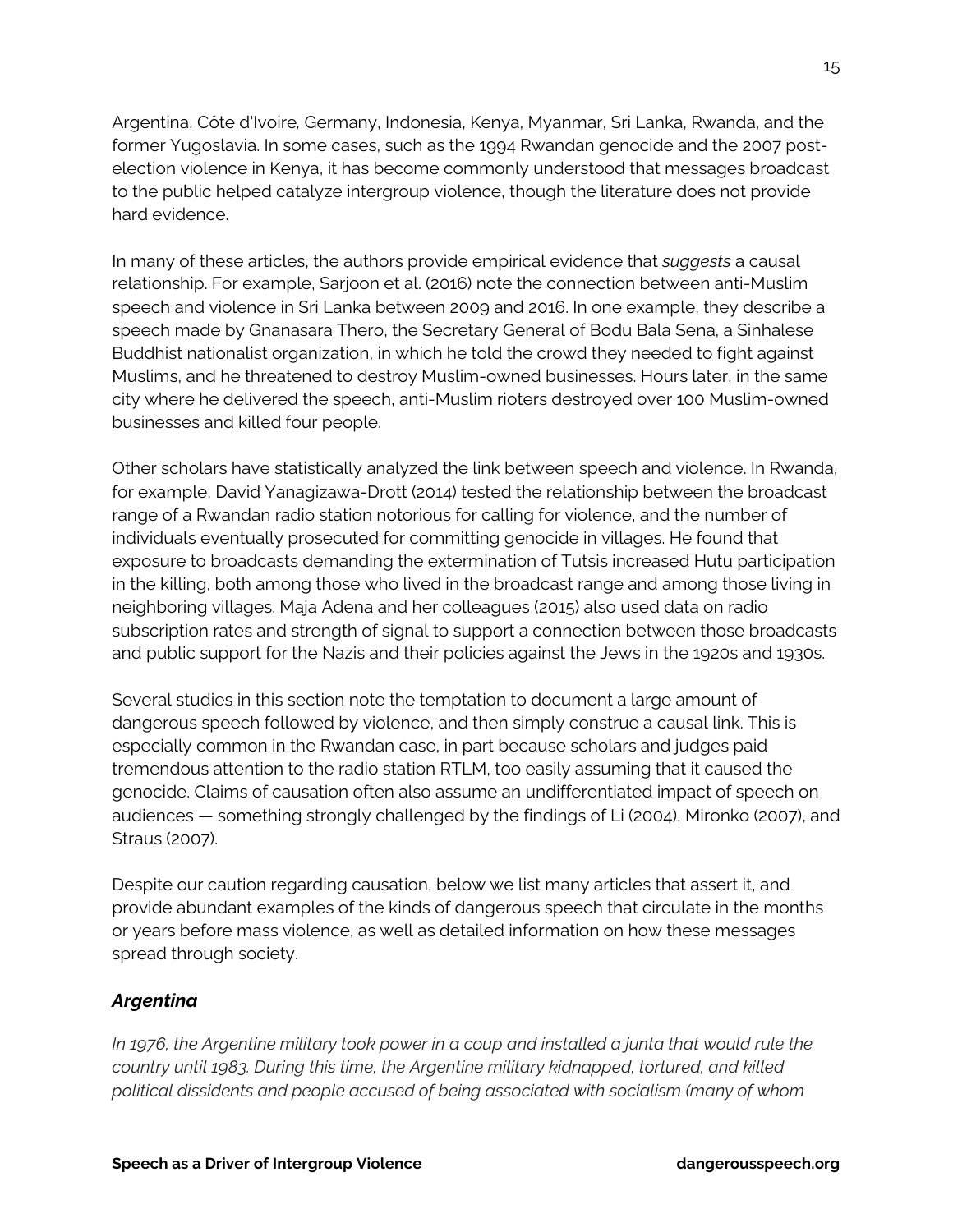*were students). The junta used language as a tool to exert power and elicit complicity among Argentines. As many as 30,000 people were killed or 'disappeared' during this period.*

## ● **Feitlowitz, Marguerite. 1998.** *A Lexicon of Terror: Argentina and the Legacies of Torture***. Oxford University Press.**

In this book, Feitlowitz offers a detailed account of how the Argentine military regime used language to conceal, reframe, and elicit complicity from citizens, in the torture and killings they perpetrated during the Dirty War. Among many examples of euphemisms used by military leaders, torture was referred to as '*tratamiento*' (treatment), and citizens were told that the military regime would lead them on "a quest for the common good, for the full recovery of *el ser nacional,*" ("the collective national essence, soul, or consciousness") (21). The military regime also used language to dehumanize and create a sense of fear of leftists in the country, for instance describing them as "armed bands of subversive criminals" (50) in an effort to gain support among the civilian population for their actions.

# *Côte d'Ivoire*

*The articles in this section focus on dangerous speech that circulated in Côte d'Ivoire during the 2010-2011 post-election crisis. Then-President Laurent Gbagbo refused to concede the November 2010 election to Alassane Ouattara, which sparked a surge of dangerous speech (generally targeting opposition supporters), killings, and displacement. At least 3,000 were killed<sup>5</sup> and over 450,000 are estimated to have fled the country by March of 2011.* 

● **Human Rights Watch. 2011. "Côte d'Ivoire: crimes against humanity by Gbagbo forces."** *HRW***, New York, 15 March.** 

### **https://www.hrw.org/news/2011/03/15/cote-divoire-crimes-againsthumanity-gbagbo-forces**

This report was based on 100 interviews from early 2011, with victims of, and witnesses to, attacks and killings in Côte d'Ivoire. The violence followed the announcement of election results in December 2010, which in turn followed a long campaign of dangerous speech including a statement on state television by Charles Blé Goudé, then-President Gbagbo's Youth Minister, calling on Gbagbo supporters to set up roadblocks and "denounce every foreigner who enters." (Here 'foreigner' is a translation of a term used to describe ethnic groups from the northern part of Côte d'Ivoire or other West African nationals living in the country). Multiple victims reported hearing their perpetrators refer to Blé Goudé's 'order' while carrying out the attacks.

<sup>5</sup> Wormington, Jim. 2018. "Côte d'Ivoire's Forgotten Victims." *Human Rights Watch.*  https://www.hrw.org/news/2018/02/23/cote-divoires-forgotten-victims#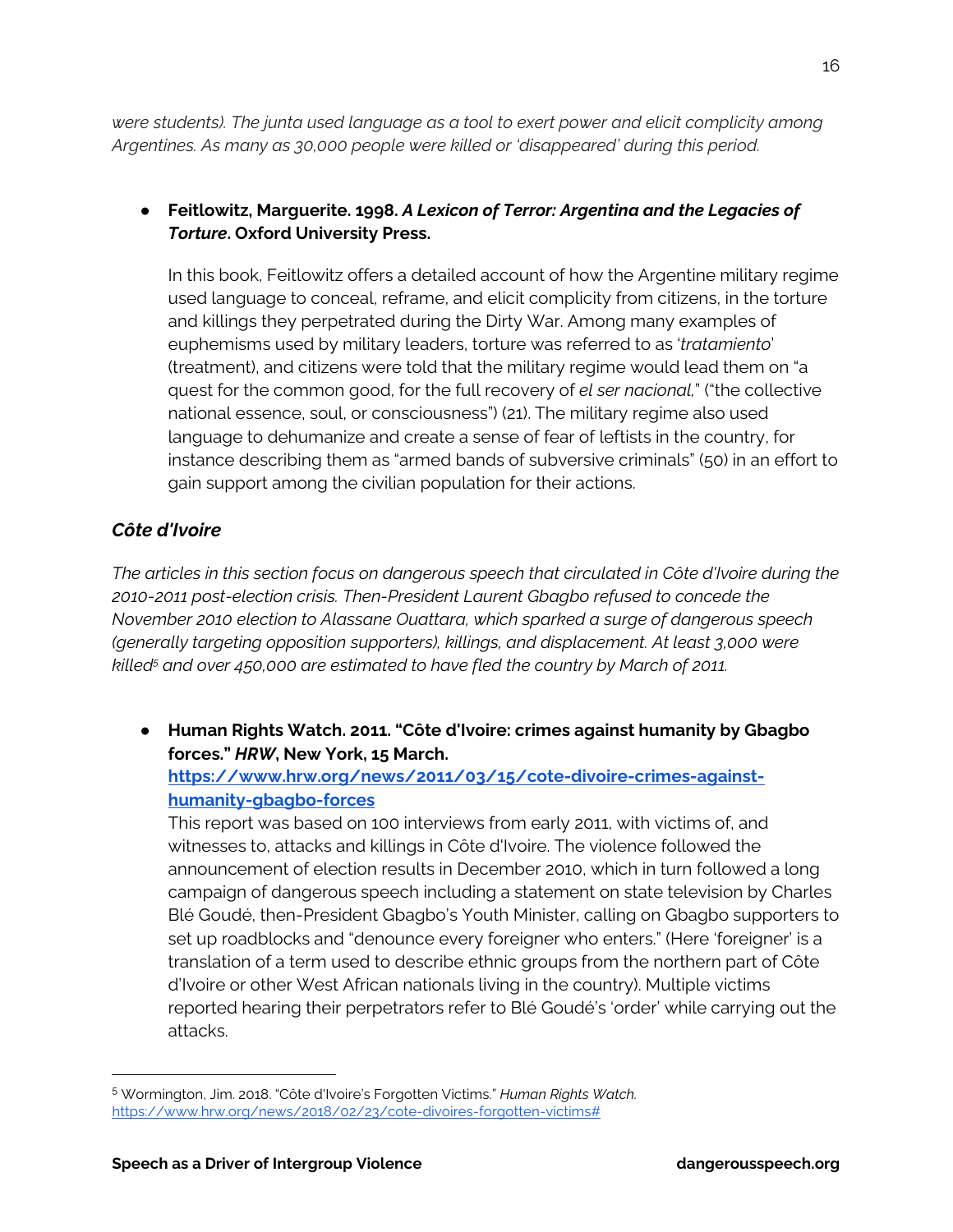● **United Nations Human Rights Council. 2011. "Report of the High Commissioner for Human Rights on the situation of human rights in Côte d'Ivoire." Geneva, 25 February. https://www.refworld.org/pdfid/4d8b3e162.pdf**  This report describes extreme political rhetoric that surged prior to the 2011 presidential election in Côte d'Ivoire, and the violence that broke out after the results were announced. Section K focuses on speech and violence, discussing the "role of the media in inciting hatred and violence" (11). Radiodiffusion Télévision Ivoirienne (RTI), the publicly owned and state-controlled radio and television networks of Côte d'Ivoire, was a prominent offender. As the report notes, RTI aired messages telling Gbagbo supporters to 'resist the enemy,' running an "intensive and systematic campaign to incite intolerance and hatred against the United Nations, the African Union, the Economic Community of West African States (ECOWAS), the facilitator of the Ivorian dialogue and non-LMP leaders and supporters" (11).

### *Germany*

*From 1933, when Hitler established the "Reich Ministry of Public Enlightenment and Propaganda," to the Nazis' surrender in 1945, the Nazi party used an elaborate propaganda campaign to win the support of German citizens for its policies, which included a genocide in which the regime murdered 6 million Jewish people, among others who were portrayed as enemies of the German people.. Dangerous speech targeting Jews circulated on the radio, in films, and in print sources such as the Julius Streicher's notorious anti-Semitic newspaper, Der Stürmer.<sup>6</sup>* 

● **Adena, Maja, Ruben Enikolopov, Maria Petrova, Veronica Santarosa, and Ekaterina Zhuravskaya. 2015. "Radio and the Rise of the Nazis in Prewar Germany."** *The Quarterly Journal of Economics* **130(4), 1885-1939. https://doi.org/10.1093/qje/qjv030**

The authors used quantitative analysis to study the impact of radio on support for the Nazis and for discrimination against Jews in the 1920s and 1930s. Using historical data about radio content, along with data on radio exposure (calculated using local radio subscription rates and strength of radio signal), the authors found that exposure to the radio increased Nazi party membership and support only after the regime took control of the media. Also "exposure to Nazi radio propaganda in its full strength increased the number of Jews deported to concentration camps and the number of anti-Semitic open letters" (1889), but the effectiveness of propaganda largely depended on the predisposition of the majority of the audience. In effect, "mass media does help dictators gain popular support and persuade people about the virtues of their most atrocious policies, but only if the majority does not disagree with

<sup>6</sup> See "Nazi Propaganda." *Holocaust Encyclopedia.* United States Holocaust Memorial Museum. https://encyclopedia.ushmm.org/content/en/article/nazi-propaganda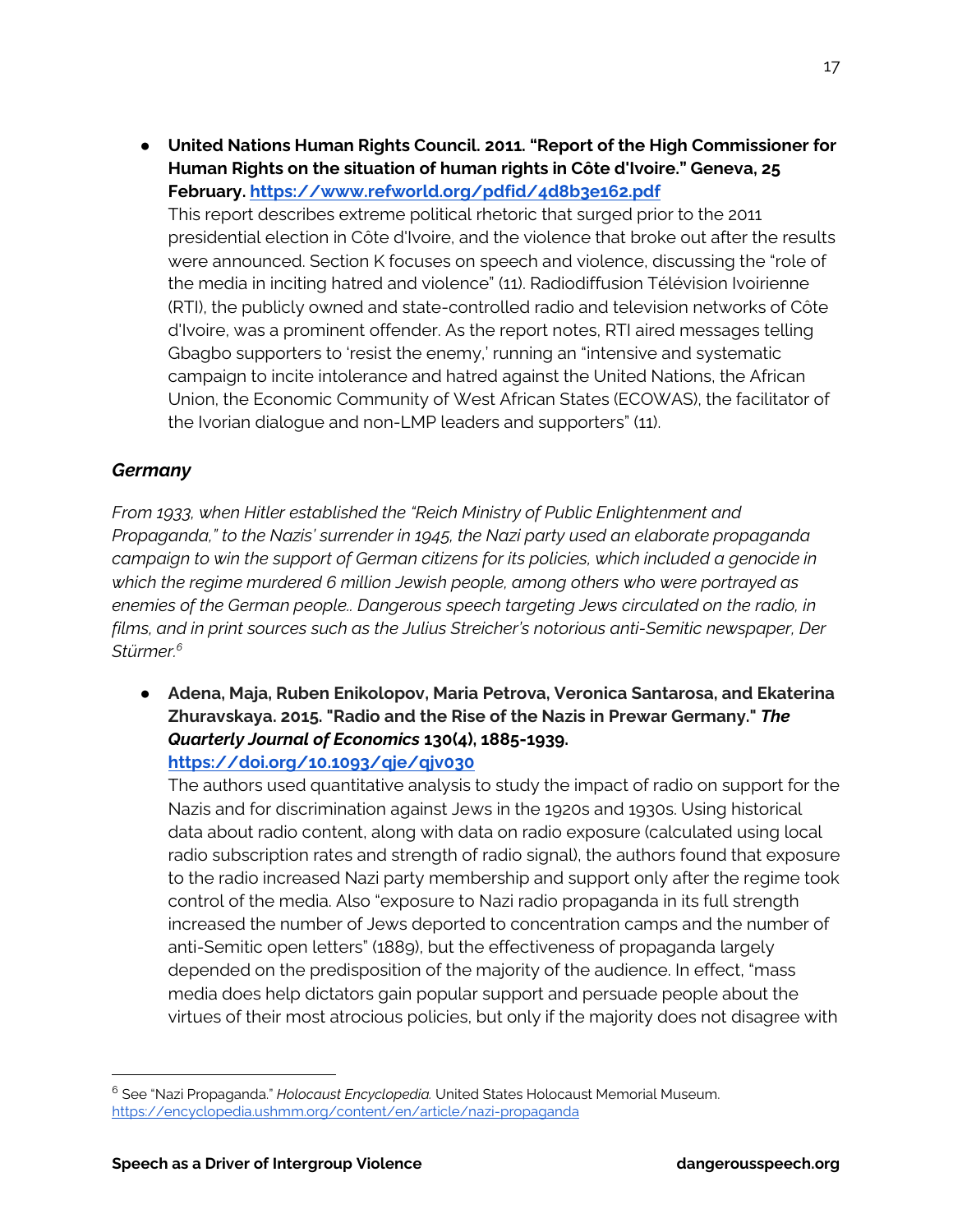the propaganda message a priori" (1890).

● **Bytwerk, Randall. 2001.** *Julius Streicher: Nazi Editor of the Notorious Anti-Semitic Newspaper Der Sturmer***. Cooper Square Press.** 

From 1923 to the end of WWII, Julius Streicher published *Der Stürmer,* a weekly German newspaper known for its violent anti-Semitism. Bytwerk's biography of Streicher examines the propaganda techniques Streicher used in his paper, such as publishing stories about, and letters from, people who claimed to have been cheated by Jewish businessmen (123-124), alleging that Jews posed a sexual threat to German women, and publishing offensive cartoons and doctored photographs of Jewish people. Chapter 9 of the book contains information about the impact of *Der Stürmer*, including several examples of letters written from readers who described how the newspaper taught them to see that Jewish people are "the deadly enemy of national life, (173).

● **Herf, Jeffrey. 2006.** *The Jewish Enemy***: Nazi Propaganda during World War II and the Holocaust. Cambridge, MA: Harvard University Press.** 

Herf examines how antisemitism changed from a rationale for persecution to one for mass murder. He describes how the Nazis used propaganda to advance a narrative of German victimization at the hands of an international conspiracy led by Jews. The book includes many examples of such propaganda as well as discussion of how the Nazis used it to legitimize the war and to build support for genocide.

● **Klemperer, Victor. 2013.** *The Language of the Third Reich.* **London: Bloomsbury Academic.** 

Victor Klemperer kept detailed diaries throughout his life as a Jewish-descended German philologist and professor of Romance languages. The diaries, three volumes of which have been published in English, are valuable sources on the Nazi period, especially regarding the daily persecution and humiliation of Jews.<sup>7</sup> Klemperer also wrote this book on Nazi language based on notes in his diaries describing Nazi vocabulary and style of speech. As an eyewitness, Klemperer included examples taken from his conversations as well as books, newspaper articles, and radio broadcasts to illustrate how the language of the Third Reich contributed to its culture.

#### *Indonesia*

*Both articles in this section focus on what is referred to as the 'Maluku sectarian conflict,' a period of ethno-religious violence between 1999 and 2002 on the islands making up the* 

<sup>7</sup> See Klemperer, Victor. 1999. *I Will Bear Witness (Vol. 1) 1933-1941*. Random House Digital, Inc.. and Klemperer, Victor. 2001. *I Will Bear Witness (Vol. 2) 1942-1945: A Diary of the Nazi Years*. Modern Library,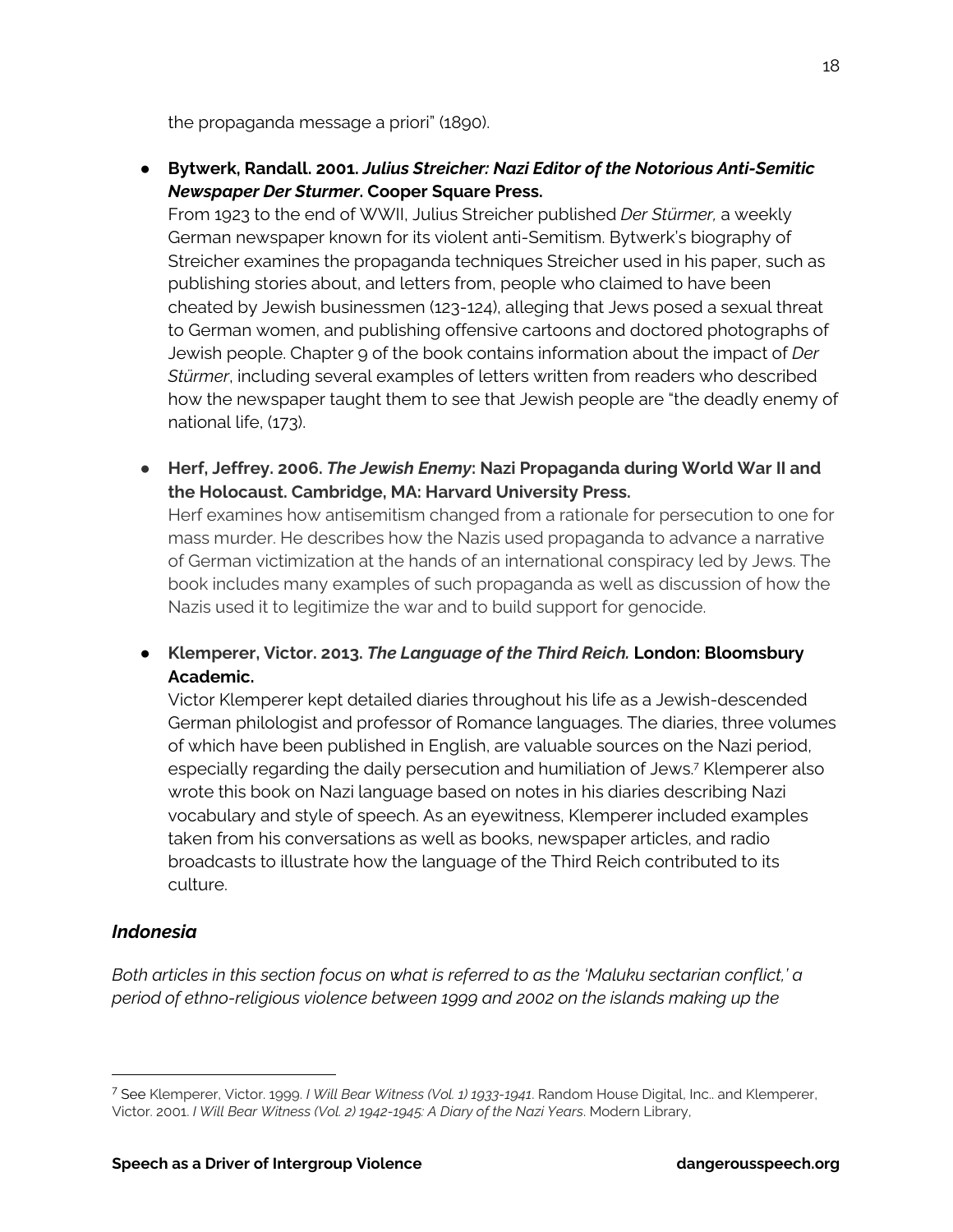*Maluku Archipelago in Indonesia. As the authors in this section note, rumors and conspiracy theories fueled violence between Muslims and Christians on the islands.* 

● **Bubandt, Nils. 2008. "Rumors, pamphlets, and the politics of paranoia in Indonesia."** *The Journal of Asian Studies***. 67(3), 789-817. https://doi.org/10.1017/S0021911808001162** 

Bubandt examined the events surrounding an anonymous leaflet that circulated in North Maluku, Indonesia during a year-long ethno-religious conflict in 1999. Here he argues that anonymous leaflets were ideal for stoking conflict. As leaflets or pamphlets pass through communities, competing groups can easily interpret them in a way that conforms with their own preexisting beliefs. And in comparison to verbal rumors, the fact that they are written gives leaflets and pamphlets a 'testimonial authority,' (793) and encourages people to see them as tangible support for their own narrative of the conflict. For example, Muslims interpreted a leaflet as proof of a campaign to 'Christianize' the province, while Christians who saw the same leaflet took it as evidence that Muslim elites were inciting conflict — by forging the leaflet. Although rumors about a Christian campaign of 'religious cleansing' and a Muslim plot to incite violence had been circulating in the province for months, the author argues that the leaflet reinforced them and thus escalated the conflict (812).

● **Wilson, Chris. 2011. "Provocation or excuse?: Process-tracing the Impact of Elite Propaganda in a Violent Conflict in Indonesia."** *Nationalism and Ethnic Politics***. 17(4), 339—360. https://doi.org/10.1080/13537113.2011.622629** 

Wilson tested several hypotheses on "why and how elite incitement can sometimes lead to widespread communal violence" (356). He used a method called 'processtracing,' sequencing empirical evidence within a case study to theorize about causal mechanisms, paying attention to "the decision-making processes of actors influential to important outcomes and, where possible, of those groups of individuals involved in important events" (342-343). Wilson argues that different causal factors may drive different stages of conflict. For example, he notes that those who begin riots are often closely connected — through kinship, patronage, and/or politics —to elites (and are more influenced by the elites' propaganda).. As such conflicts grow, other actors join and fight for different reasons. Wilson notes that in this escalation phase, the 'tit-for-tat' violence of the initial conflict "bring[s] about the construction of more antagonistic group identities, making it rational to fear the other group," and inspiring moderates to become involved (342).

#### *Kenya*

*Many human rights activists, media monitors, and journalists believe that broadcasts on vernacular radio stations incited hatred and violence in the days and weeks surrounding the*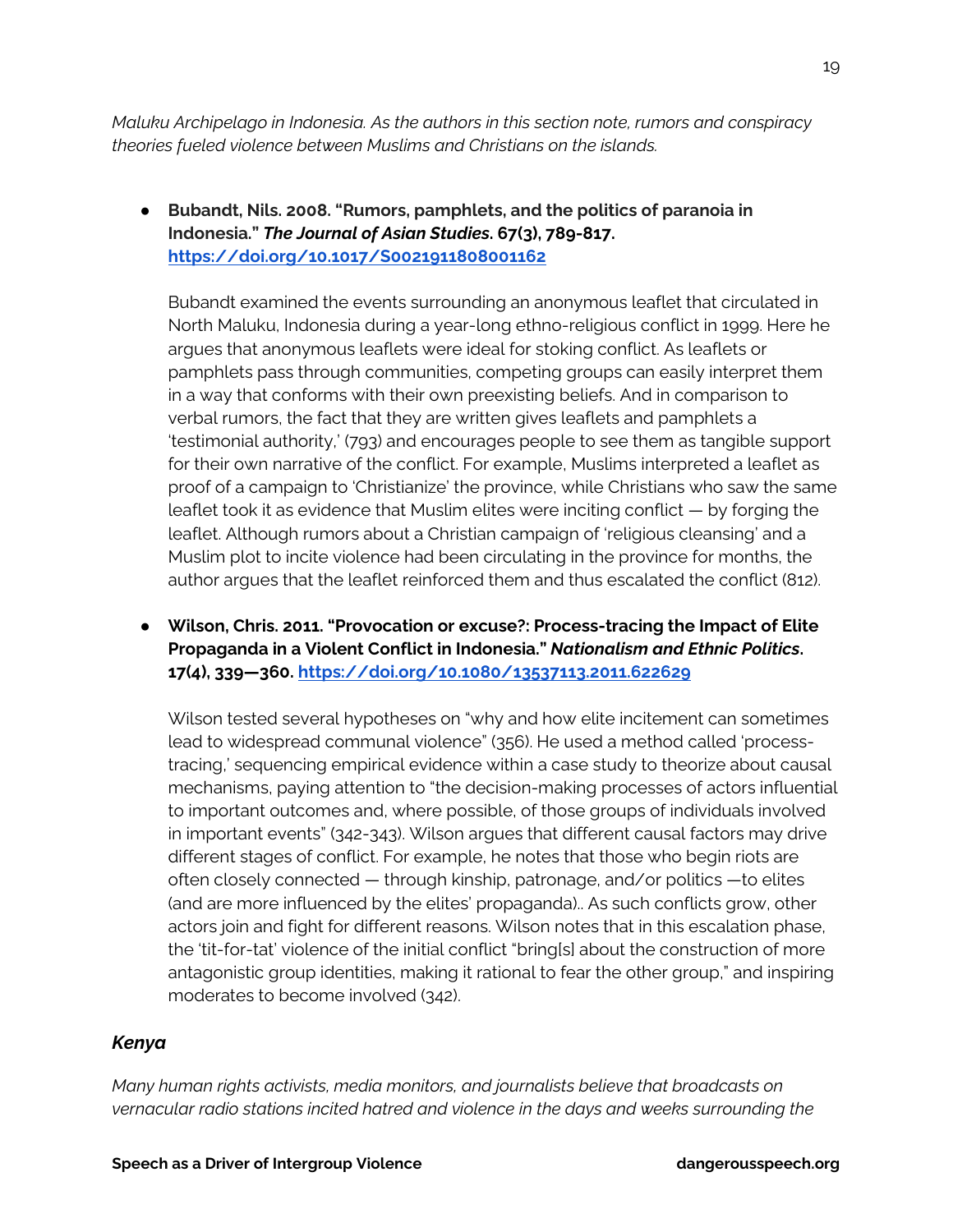*2007 Kenyan general election. Some have compared Kenyan radio during this time with RTLM in Rwanda during the 1994 genocide. In 2011, the International Criminal Court indicted Kenyan radio host Joshua Arap Sang for allegedly contributing to the commission of crimes against humanity through his broadcasts, but five years later the Court vacated the charges for insufficient evidence.* 

● **Ismail, Jamal Abdi, and James Deane. 2008. "The 2007 General Election in Kenya and Its Aftermath: The Role of Local Language Media."** *The International Journal of Press/Politics* **13, 319-327. https://doi.org/10.1177/1940161208319510** 

Based on data from 20 semi-structured interviews with "senior media figures in Kenya," the authors describe the role they believe local language radio stations played in the country's 2007-2008 post-election violence. For example, they argue that some local language radio stations were complicit in the violence by allowing callers to spread ethnic hatred on the air.

● **Mahoney, Chris, Eduardo Albrecht, and Murat Sensoy. 2019. "The Relationship Between Influential Actors' Language and Violence: A Kenyan Case Study Using Artificial Intelligence." The LSE-Oxford Commission on State Fragility, Growth and Development. https://www.theigc.org/wpcontent/uploads/2019/02/Language-and-violence-in-Kenya\_Final.pdf** 

The researchers used third-party software tools to gather and analyze 6,100 tweets by 30 of the most influential Kenyans between January 2012 and December 2017. They assigned sentiment scores to tweets and used those to assemble a model to predict increases and decreases in fatalities as reported by the Armed Conflict Location and Event Data Project (ACLED). By detecting variations in the rhetoric of influential actors, the model could predict "both increases and decreases in average fatalities" within 50 to 150 days, with almost 85% accuracy, according to the paper  $(14)$ .

● **Odera, Edna Iplei. 2015. "Radio and Hate Speech: A Comparative Study of Kenya (2007 PEV) and the 1994 Rwanda Genocide." PhD diss.,University of Nairobi. http://hdl.handle.net/11295/93846**

Odera used secondary data to describe how people can use language not only to incite acts of violence, but also to frame offline attacks in ways that lead to more violence — whether retributory or not. The paper contains a detailed description of the post-election violence in Kenya in 2007-2008, an overview of the media landscape, and examples of dangerous speech from that time. Odera also compares the Kenyan and the Rwandan media's roles in inciting violence.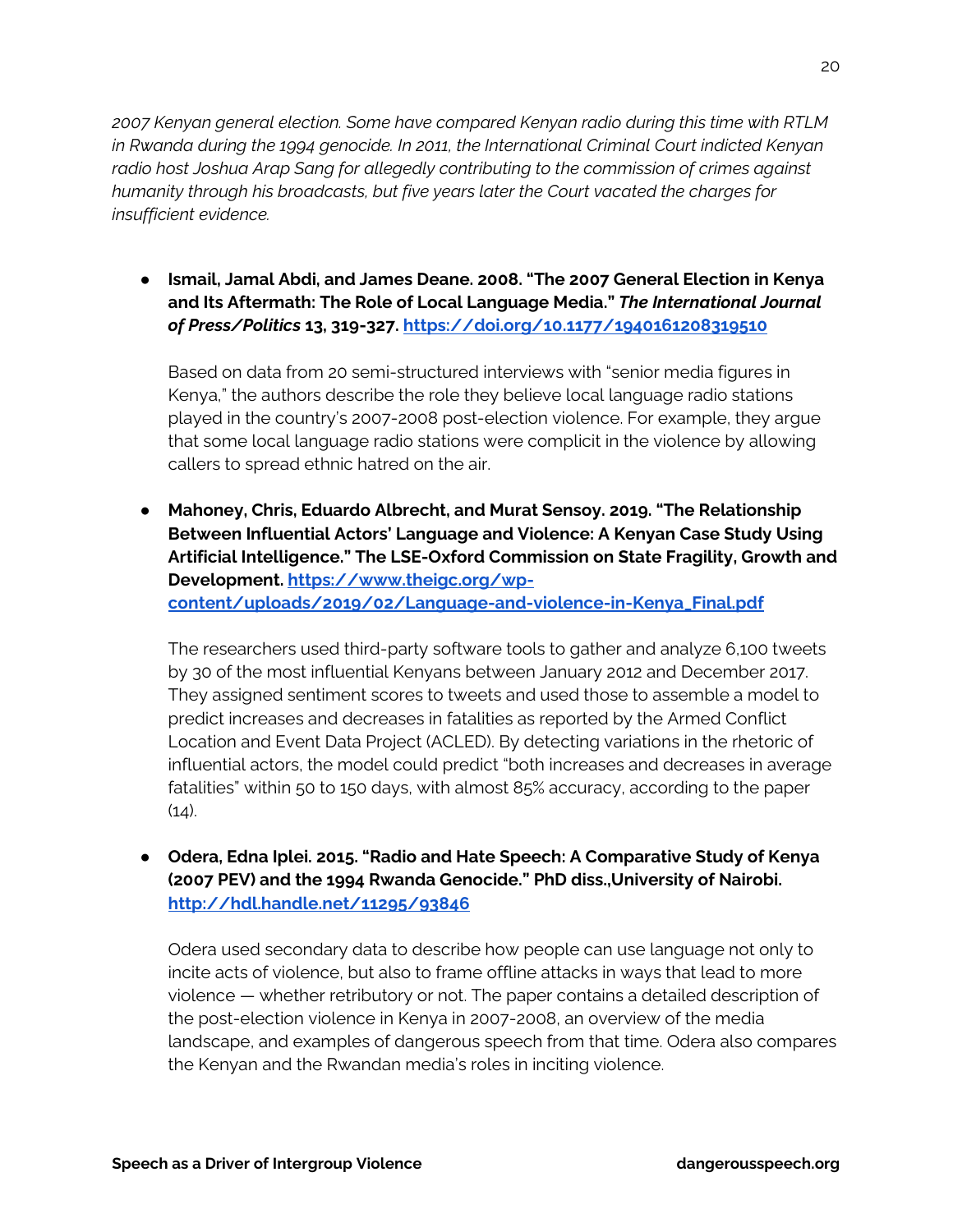● **Somerville, Keith. 2011. "Violence, Hate speech and Inflammatory Broadcasting in Kenya: The Problems of Definition and Identification."** *Ecquid Novi: African Journalism Studies* **32(1), 82-101. https://doi.org/10.1080/02560054.2011.545568** 

Drawing on interviews, reports of the Kenyan post-election violence of 2007, and a limited number of radio transcripts, Somerville investigated the claim that Kenyan radio stations incited violence much the way that the Rwandan radio station RTLM had in 1993-4, finding evidence that Kenyan 'vernacular' or local radio stations did "periodically broadcast hate speech about perceived opponents from other communities, at times appeared to condone or even incite violence or the expulsion of people from particular areas, and demonstrated considerable partisanship" (97). The difference, he argues, is that there is no evidence of a coordinated campaign in Kenya to incite violence, as there was in Rwanda. Somerville also points out that it's difficult to study vernacular local radio stations retrospectively, even in communities where they seem to have major impact, since they generally don't record their broadcasts.

● **Waki Commission. 2008. Report of the Commission of Inquiry into Post-Election Violence Nairobi, Kenya.** 

**https://digitalcommons.law.seattleu.edu/cgi/viewcontent.cgi?article=1004&co ntext=tjrc-gov** 

In February 2008, the Kenyan government established the Commission of Inquiry on Post-Election Violence (known as the 'Waki Commission' after its chairman Philip Waki, a Kenyan judge). The Commission's report notes examples of 'threatening terms' that "were routinely used against Kikuyu (one of the main ethnic groups in Kenya): madoadoa (spots), maharagwe (bean), bunyot (enemy), [and] sangara (wild grass)" (63). The report also documents specific uses of these terms, such as when a politician told members of the Maasai ethnic group to uproot Kikuyus as if they were weeds (13). Chapter 8 of the report describes how the media contributed to violence. It notes that "many recalled with horror, fear, and disgust the negative and inflammatory role of vernacular radio stations" in creating a "climate of hate" in Kenya (295).

#### *Myanmar*

*The articles in this section explore the ways in which language inspired and amplified violence against Muslims in Myanmar. Dangerous speech targeting Muslims — especially on social media — has received attention from scholars and human rights practitioners, and in 2018,*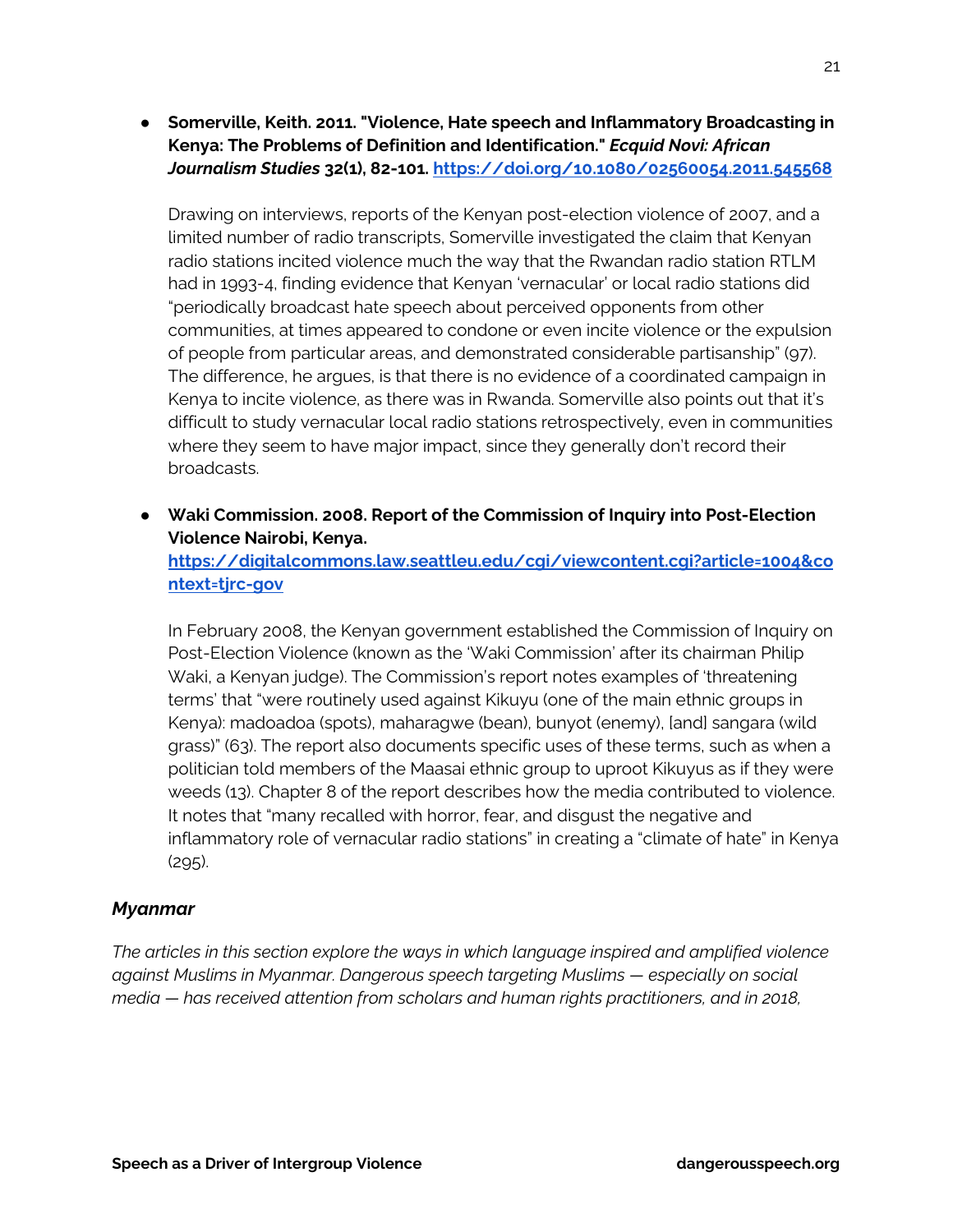*United Nations investigators wrote that social media played a 'determining role' in the violence committed against Rohingya Muslims.<sup>8</sup>* 

● **Fink, Christina. 2018. "Dangerous Speech, Anti-Muslim Violence, and Facebook in Myanmar."** *Journal of International Affairs* **71(1.5), 43-52. https://jia.sipa.columbia.edu/dangerous-speech-anti-muslim-violence-andfacebook-myanmar** 

Starting with an overview of anti-Muslim sentiment and action in Myanmar between 2012 and 2018, this article also describes how anti-Muslim content spread on Facebook. Fink highlights a 2014 case, arguing that "a Buddhist monk's Facebook post appeared directly connected" (46) to violence: the prominent monk Ashin Wirathu asserted on Facebook that a Muslim man who owned a teashop had raped one of his female Buddhist employees. Wirathu added that he "had called the proprietor to assert he would face justice" (46). Shortly after that, a Muslim man and a Buddhist man were killed in a riot in the town where the alleged rape took place. A police investigation later found that the rape claim was false.

● **Lee, Ronan. 2019. "Extreme Speech in Myanmar: The Role of State Media in the Rohingya Forced Migration Crisis."** *International Journal of Communication* **13: 3203-3224. https://ijoc.org/index.php/ijoc/article/view/10123/2718** 

Lee notes that social media companies are often blamed for being conduits of dangerous speech and violence, and governments are often touted as a solution. However government speech can be just as dangerous, Lee argues. He analyzed the reporting of *Global New Light of Myanmar*, the state-run newspaper, on events in Rakhine state, where Myanmar's Rohingya Muslim population has long been concentrated. According to Lee, the newspaper focuses either on the government's economic victories in Rakhine or on security threats ostensibly posed by 'extremist terrorists' living there. This, he argues, "shows how official media contributed to a political environment where anti-Rohingya speech was made acceptable and where rights abuses against the group were excused" (3203).

● **Report of the Detailed Findings of the Independent International Fact-Finding Mission on Myanmar. 2018. U.N. Doc. A/HRC/39/CRP.2 https://www.ohchr.org/Documents/HRBodies/HRCouncil/FFM-Myanmar/A\_HRC\_39\_CRP.2.pdf** 

<sup>8</sup> Miles, Tom. 2018. "U.N. Investigators Cite Facebook Role in Myanmar Crisis." *Reuters. https://www.reuters.com/article/us-myanmar-rohingya-facebook/u-n-investigators-cite-facebook-role-inmyanmar-crisis-idUSKCN1GO2PN*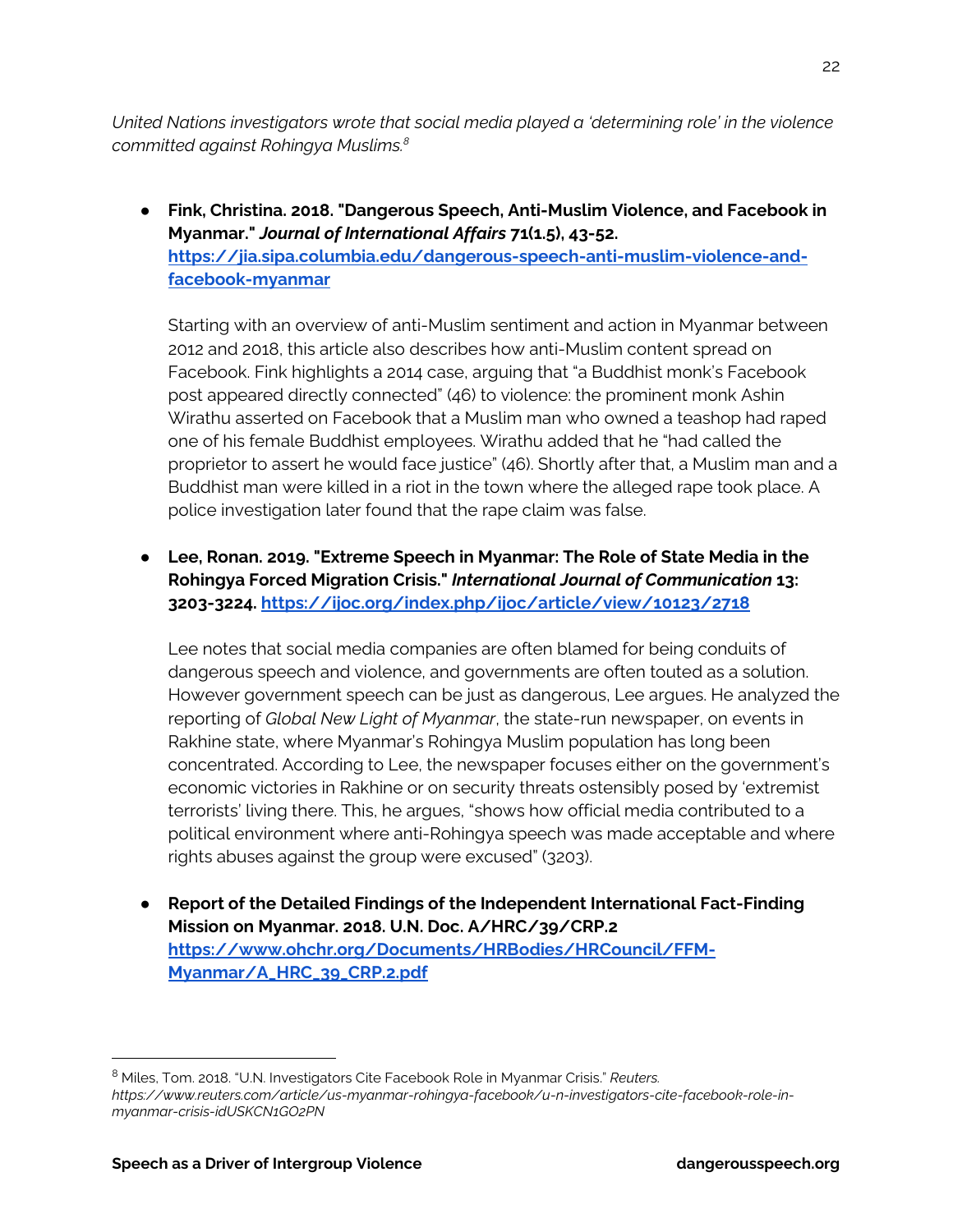In 2017 and 2018, members of the Independent International Fact-Finding Mission on Myanmar conducted 875 interviews with victims and eyewitnesses of violence that Myanmar's armed forces (known as the 'Tatmadaw') committed against civilians  primarily Rohingya *—* living in Myanmar. Their 441-page report contains a wealth of information about the violence, and of particular interest to this review is section VI.B, titled "the Issue of Hate Speech" (320-343). In it, the authors discuss methods of dissemination of hateful speech, prominent speakers (e.g. ultranationalist Buddhist monks), a list and description of "derogatory terms used to refer to the Rohingya, or to Muslims in general" (322), and a collection of examples of hateful speech. A subsection describes "coordinated hate campaigns and possible links to outbreaks of violence" (330), noting that although it is "difficult to establish" a direct connection between the campaigns and outbreaks of violence, the "Mission received information suggesting that the linkage between offline and online hate speech and real world acts of discrimination and violence is more than circumstantial" (331). There is also a useful section describing how social media (primarily Facebook) disseminates hateful speech in Myanmar (339-343).

● **Schissler, Matt, Matthew J. Walton, and Phyu Phyu Thi. 2017. "Reconciling contradictions: Buddhist-Muslim violence, narrative making and memory in Myanmar."** *Journal of Contemporary Asia* **47(3), 376-395. https://doi.org/10.1080/00472336.2017.1290818** 

From 68 interviews conducted in 2015 in six cities in Myanmar, this team of researchers expert on Myanmar illustrate how Burmese people talk about and conceptualize inter-group violence in their everyday lives, and how discourse in Myanmar constructs Muslims as a "fearsome Other" (376). Many of the interviewees saw Muslims as an existential religious and racial danger to Myanmar, as well as a personal threat to their families and communities. The authors argue that these perceptions are easily used to justify "virtuous self-defense" (385). The interviews also contained some counternarratives. For example, some interviewees noted both "contemporary tension and memories of co-existence" with Muslims (391). This is important, the authors argue, as working for peace becomes even more difficult "if the two communities are understood to have always been at odds" (390).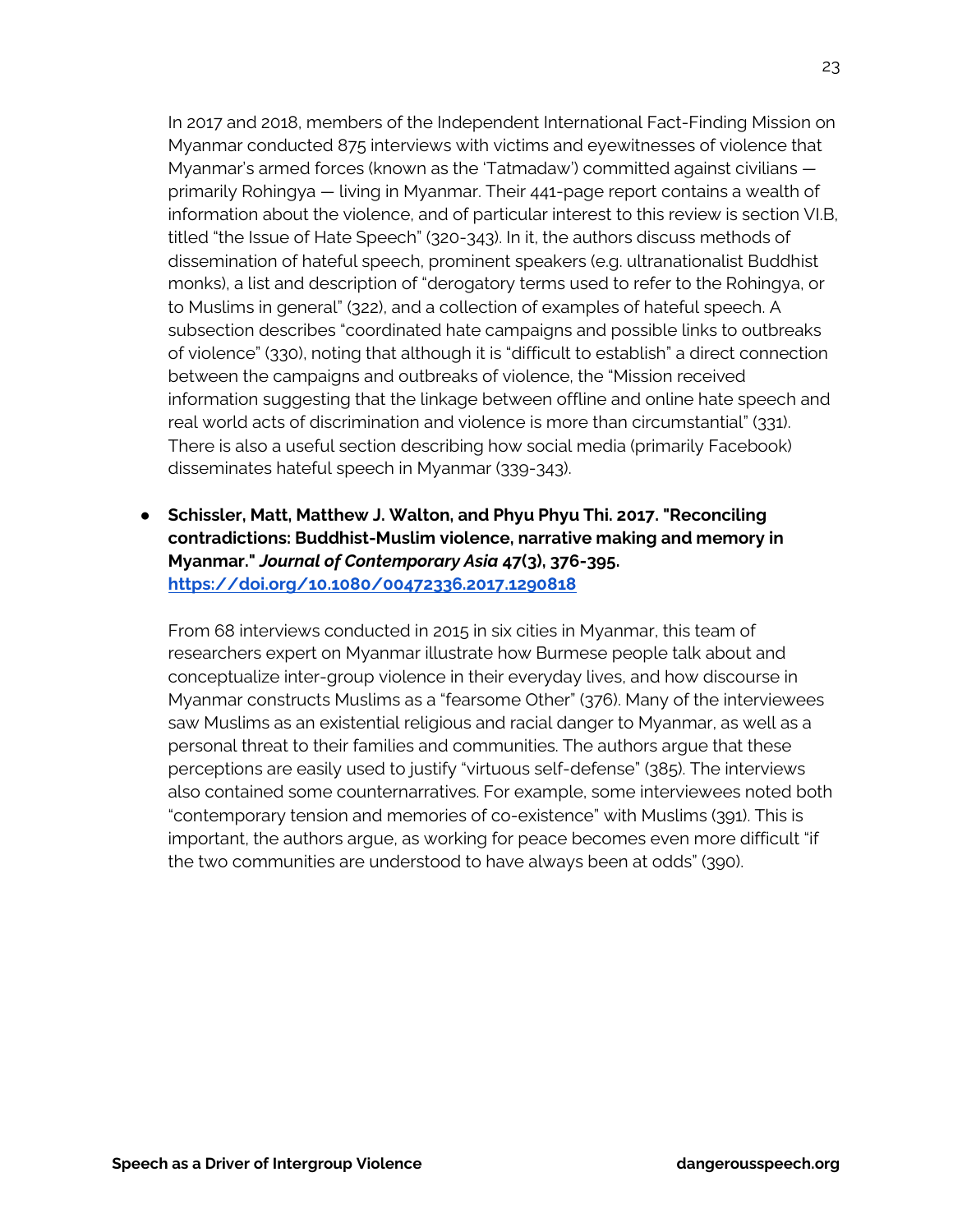● **Wade, Francis. 2017.** *Myanmar's Enemy Within: Buddhist Violence and the Making of a Muslim 'Other'***. London: Zed Books Ltd.** 

Wade traces the roots of Buddhist violence against Rohingya Muslims in Myanmar through the long process of preparing for intergroup violence, illustrating how policy decisions, rumors, and propaganda can fracture a nation. Together, these factors created a context of fear in which one group finds it acceptable, and is even compelled, to commit violence against another. Wade also describes how authoritative speakers, such as monks and politicians, garnered support for attacks on Muslims.

● **Win, Ye Myint. 2015. "Rise of Anti-Muslim Hate Speech Shortly before Outbreaks of the Mass Violence against Muslims in Myanmar."** *ICIRD 2015 Mahidol Online Proceedings***. https://www.burmalibrary.org/docs21/Religion/Ye-Myint-Win%28Nickey%20Diamond%29-2015-The\_Rise\_of\_Anti-Muslim\_Hate\_Speech\_Shortly\_Before\_the\_Outbreaks\_of\_Mass\_Violence\_Against\_ Muslims\_in\_Myanmar-en.pdf** 

This master's thesis draws from interviews and pamphlets, DVDs, CDs, and the texts of Buddhist sermons, to argue that anti-Muslim rhetoric has always escalated just before large-scale violence against Muslims in Myanmar. Win describes several cases in which anti-Muslim speech preceded mass violence. The thesis is an example-filled narrative of anti-Muslim speech in Myanmar between 1997 and 2013, a period that has received scant attention in scholarship on speech and violence in the country.

#### *Rwanda*

*Perhaps more than in any other case, scholars and practitioners have frequently noted a connection between speech and intergroup violence during the 1994 Rwandan genocide, in which Hutus murdered around 800,000 Tutsis. The radio station Radio Télévision Libre des Mille Collines (RTLM) in particular is often identified as the source of violence-inciting speech. In 1997, the United Nations International Criminal Tribunal for Rwanda (ICTR), indicted three Rwandans for 'inciting genocide': Ferdinand Nahimana and Jean-Bosco Barayagwiza, who cofounded RTLM, and Hassan Ngeze, who founded a pro-Hutu newspaper called 'Kangura.' All three were convicted. As can be seen below, however, there isn't consensus within the scholarship about whether and how speech contributed to the genocide.* 

● **Des Forges, Alison. 2007. "Call to Genocide: Radio in Rwanda, 1994." In** *Media and the Rwanda genocide***. Edited by Allan Thompson. IDRC, Ottawa, ON, CA. p41-54.** 

Drawing on secondary sources as well as transcripts from the radio station RTLM, Des Forges, a longtime expert on Rwanda who covered the country for Human Rights Watch, laid out how Hutu political actors sought to use radio to incite violence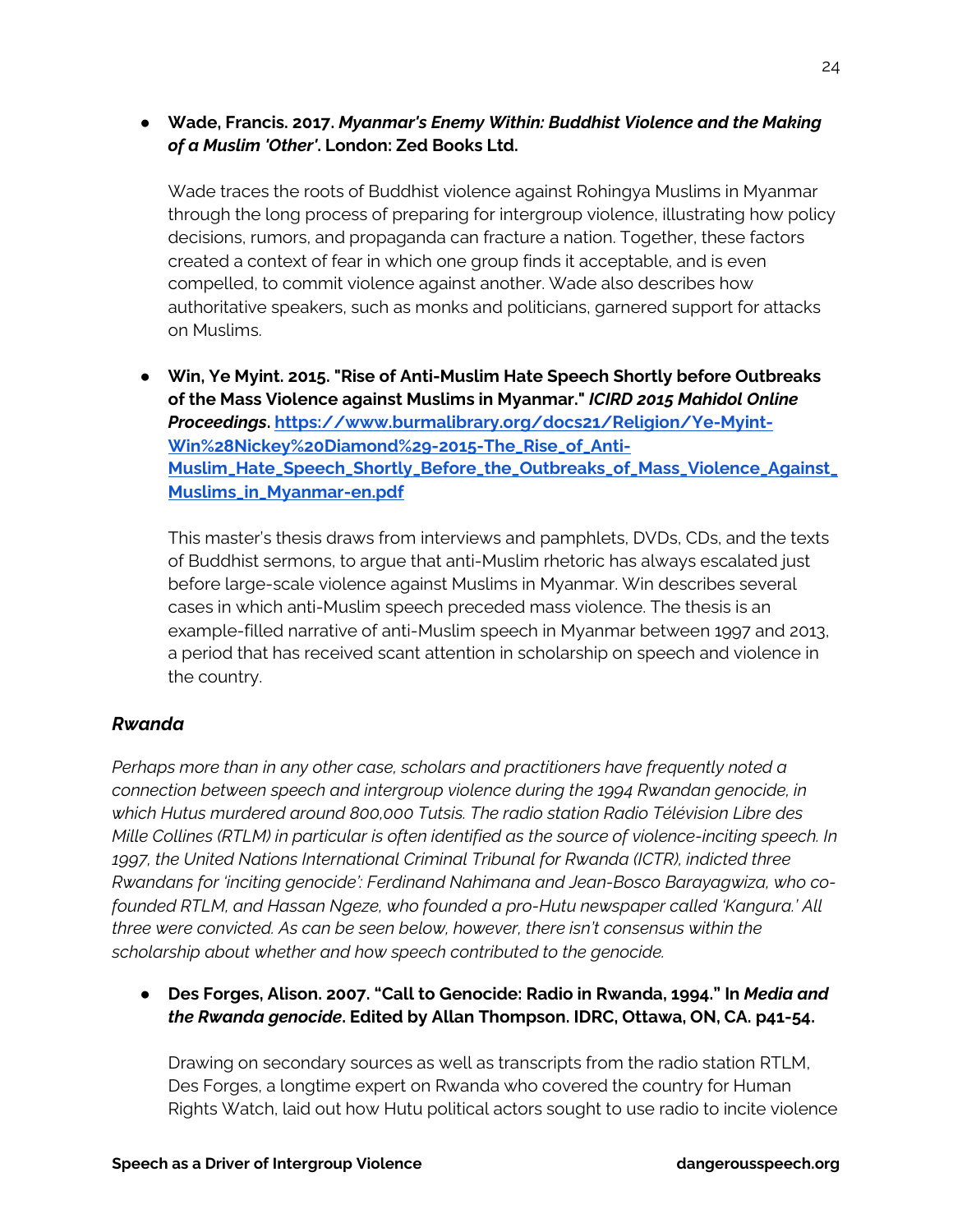in Rwanda. The chapter is packed with specific details to argue that radio had an impact on the Rwandan genocide in a variety of ways (including directing killings and spreading false rumors that Tutsis were planning to exterminate Hutus).

● **Human Rights Watch and the International Federation for Human Rights. 1999.**  *Leave None to Tell the Story: Genocide in Rwanda.* **New York: Human Rights Watch. https://hrw.org/sites/default/files/media\_2020/12/rwanda-leave-none-totell-the-story.pdf**

This 789-page report was a major effort in the wake of the genocide, by a team of researchers led by Alison Des Forges and Eric Gillet. It is an authoritative source on many aspects of the 1994 genocide, and we include it here for its chapter on propaganda and practice, which includes many examples of dangerous speech that circulated before and during the genocide.

● **Kellow, Christine L., and H. Leslie Steeves. 1998. "The Role of Radio in the Rwandan Genocide."** *Journal of Communication***. 48(3), 107-128. https://doi.org/10.1111/j.1460-2466.1998.tb02762.x** 

The authors used a qualitative textual analysis of translated radio transcripts to assess the role of radio in the Rwandan genocide. Rwandans depended heavily on radio for news and information before and during the genocide, they noted, because "interpersonal networks were insufficient for [receiving] political information, [and] illiteracy was widespread (125). Radio messages that capitalized on Hutus' growing fear of Tutsis were therefore very persuasive. This study is significantly limited in that the researchers did not interview any Rwandans. They used only translated radio transcripts and secondary sources.

● **La Mort, Justin. 2009. "The Soundtrack to Genocide: Using Incitement to Genocide in the Bikindi Trial to Protect Free Speech and Uphold the Promise of Never Again."** *Interdisciplinary Journal of Human Rights Law***. 4(1), 43-66. https://ssrn.com/abstract=1523568**

Primarily a legal history and analysis of the international law crime of "direct and public incitement to commit genocide," the article uses the case of Simon Bikindi, the Rwandan singer and radio personality who was convicted of incitement to genocide by the International Criminal Tribunal for Rwanda (ICTR) in 2008, to illustrate the forms of incitement considered by the Tribunal. LaMort gives examples of Bikindi allegedly calling his fellow Hutus to violence, using coded language, and asserts that Bikindi's songs "poisoned the hearts and minds of his listeners" (45), although none of the songs mentioned killing, nor called for it. The author notes that witnesses testified that some Hutus sang Bikindi's songs while they murdered Tutsis.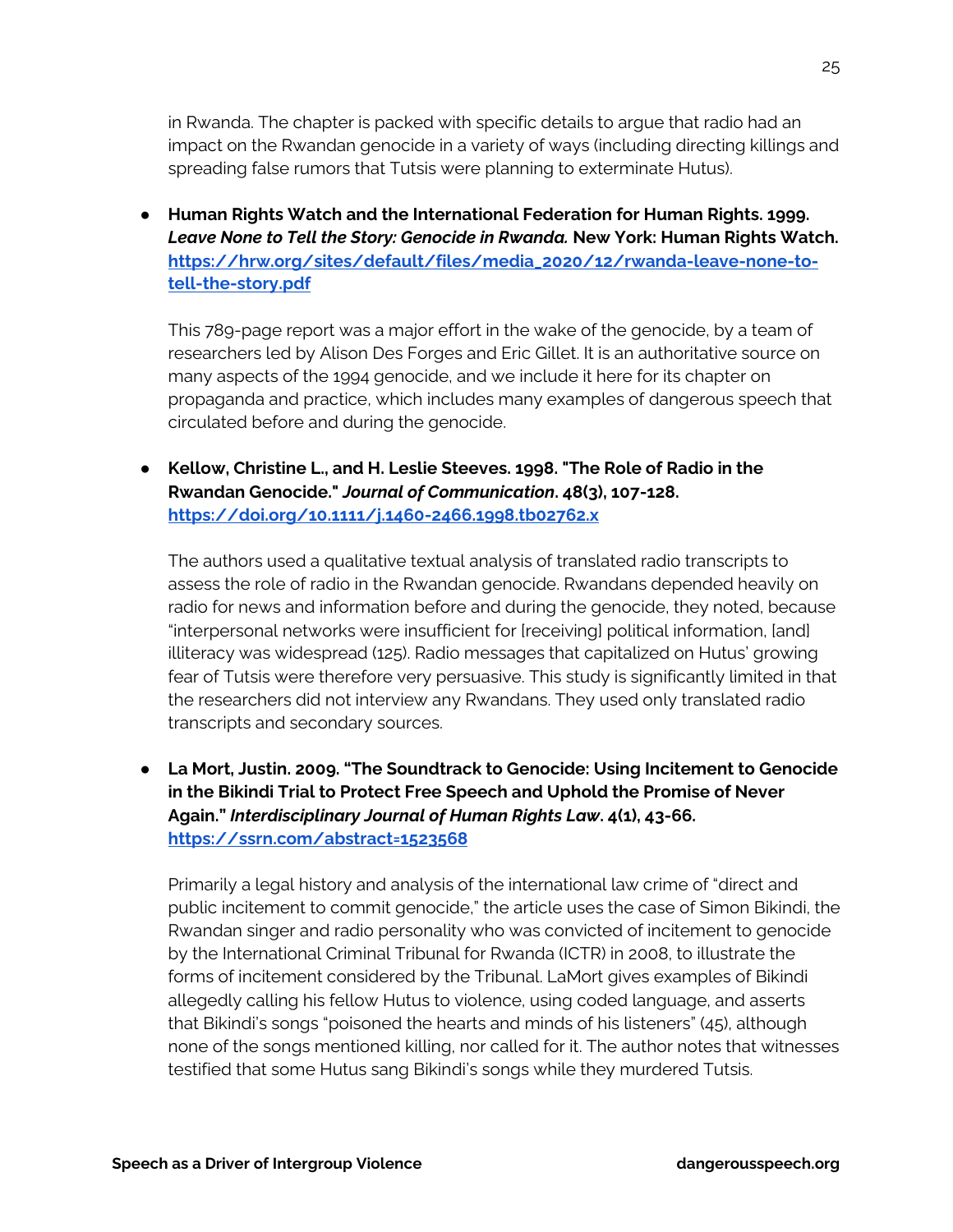● **Li, Darryl. 2004. "Echoes of Violence: Considerations on Radio and Genocide in Rwanda,"** *Journal of Genocide Research* **6(1), 9–28. https://doi.org/10.1080/1462352042000194683** 

As Li notes, most popular accounts of the Rwandan genocide assume that the radio station RTLM incited the genocide. Drawing on interviews that Li conducted after the genocide, he attempts to explain how listeners used the radio station and how it became vital to Hutus during the genocide. Li argues that people were informed, but not controlled, by what they heard on RTLM. It became such an influential source of information, he claims, because it 1) amplified the dominant ideological narratives of the time, 2) used performances to create a relationship with listeners, and 3) used the mundane nature of radio to routinize the violence. Li describes how individuals amplified the messages they heard on the radio, such as gathering friends and telling them about what they had heard, or singing Simon Bikindi's songs as they walked. These interviews advanced the findings of other studies on the topic, such as the articles by Straus (2007) and Yanagizawa-Drott (2014).

● **Mironko, Charles. (2004). "Igitero: Means and Motive in the Rwandan Genocide."**  *Journal of Genocide Research***,** *6***(1), 47-60. https://doi.org/10.1080/1462352042000194700** 

After conducting nearly 100 interviews with confessed genocide perpetrators in Rwandan prisons in 2000, Mironko tried to explain why they killed. He argues that the similarity of language used by the perpetrators to describe their crimes (for example, often talking about killing using hunting terminology) suggests not only the power of government propaganda, but also the group thinking that existed during the genocide. He writes, "while state actions in Rwanda in 1994 may have speeded the process of genocide, people themselves, thinking and acting in mobs, assumed a degree of initiative in the violence" (47).

## ● **Mironko, Charles. 2007. "The Effect of RTLM's Rhetoric of Ethnic Hatred in Rural Rwanda."** *The Media and the Rwanda Genocide***. Edited by Allan Thompson. London: Pluto Press. 125-135.**

This article also draws on Mironko's interviews with nearly 100 'confessed perpetrators' to demonstrate the difficulty in drawing a clear causal link between speech on the radio and genocide. RTLM did not have the same impact on all Hutus, obviously. Many of Mironko's interviewees said they considered RTLM to be for urban and well-educated people, not for them. The interviews also revealed important nuances in how people received the messages in RTLM broadcasts. For example, although rural Rwandans may have been familiar with the meanings of songs or influential speeches calling for violence, they often heard about them from other people rather than on the radio. Although this does not disprove that the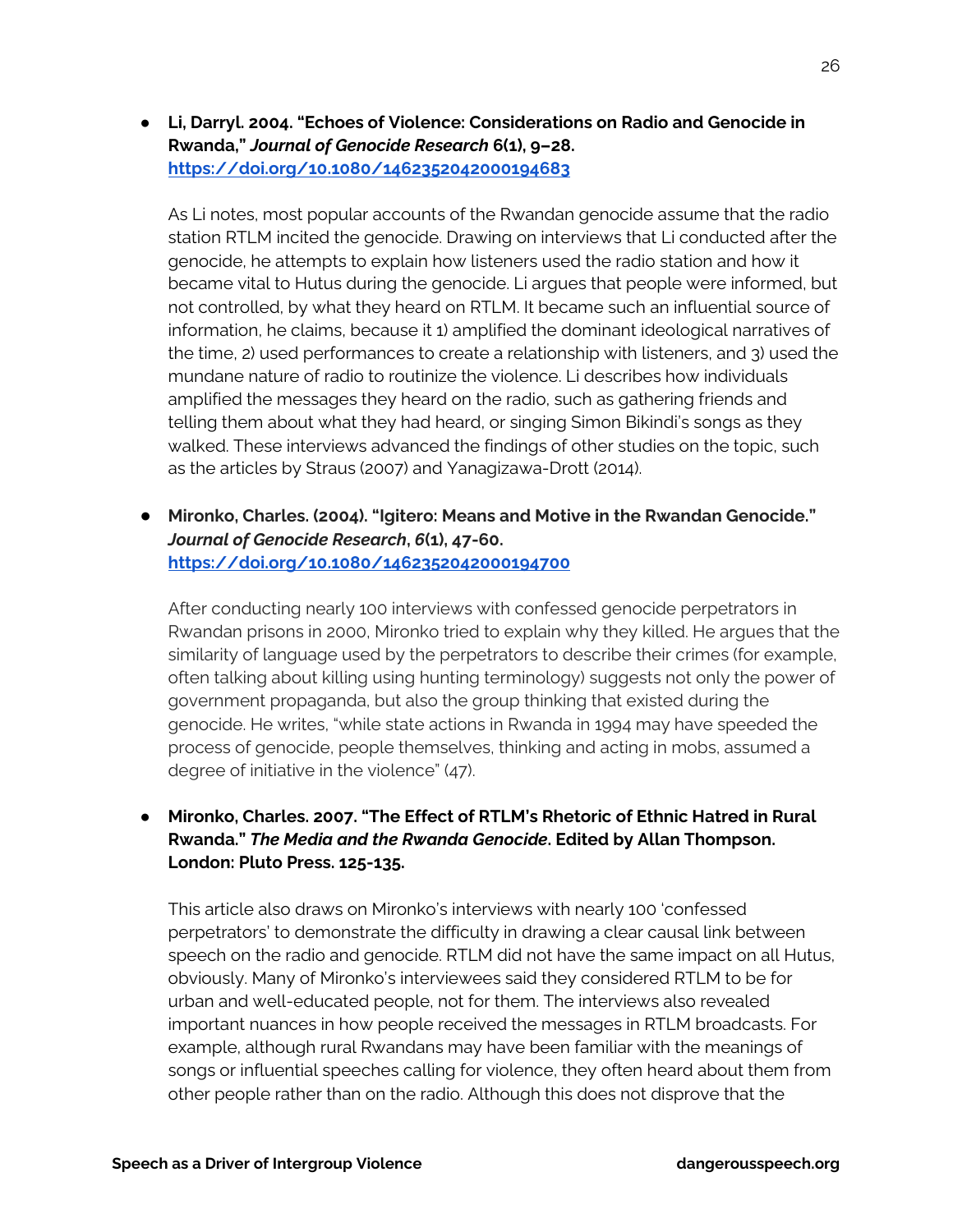broadcasts had an impact, it does suggest that the dissemination of dangerous speech was complicated.

#### ● **Schabas, William A. 2000. "Hate speech in Rwanda: The road to genocide."** *McGill Law Journal.* **46: 141. http://doi.org/10.4324/9781351157568-8**

In a legal analysis of the crime of incitement to genocide, Schabas assumes a causal relationship between speech and violence, instead of trying to substantiate it. He notes that several people closely acquainted with the Rwandan genocide also believe in a causal link, including General Romeo Dallaire, chief of the UN Peacekeeping Mission in Rwanda during the genocide, who said that if RTLM had been shut down, "many lives might have been spared" (148).

● **Straus, Scott. 2007. "What is the Relationship between Hate Radio and Violence? Rethinking Rwanda's 'Radio Machete.'"** *Politics & Society.* **35(4), 609-637. https://doi.org/10.1177/0032329207308181** 

This article challenges the often-repeated belief that radio broadcasts catalyzed or directly caused the Rwandan genocide. Straus analyzed timing, exposure, and content data and also surveyed 210 confessed perpetrators. His analysis suggests that radio had "marginal and conditional" effects. He argued that "radio alone cannot account for either the onset of most genocidal violence or the participation of most perpetrators" (611), but it did reinforce messages people heard in face-to-face interactions, contribute to an environment where would-be perpetrators felt they had limited choices, and likely convinced a small number of actors to commit violence.

● **Yanagizawa-Drott, David. 2014. "Propaganda and Conflict: Evidence from the Rwandan Genocide."** *The Quarterly Journal of Economics***. 129(4), 1947-1994. https://doi.org/10.1093/qje/qju020** 

Yanagizawa-Drott took note of Rwanda's very hilly terrain in designing a study to look for correlation between radio broadcast reception and levels of killing during the genocide. He assumed that villages at the top of hills were able to receive the signal of the notorious station RTLM, while demographically similar villages in adjacent valleys could not get the broadcasts. Constructing pairs of those villages, Yanagizawa-Drott compared participation in genocidal violence, though since actual deaths were not recorded, he used the number of people later prosecuted for genocide as a proxy. He found that radio broadcasts increased participation in the killing, both among those who lived in the broadcast range and among those living in neighboring villages. He argues "approximately 10 percent of overall participation can be attributed to the radio station's broadcasts, and almost one-third of the violence by militias and other armed groups" (29-30).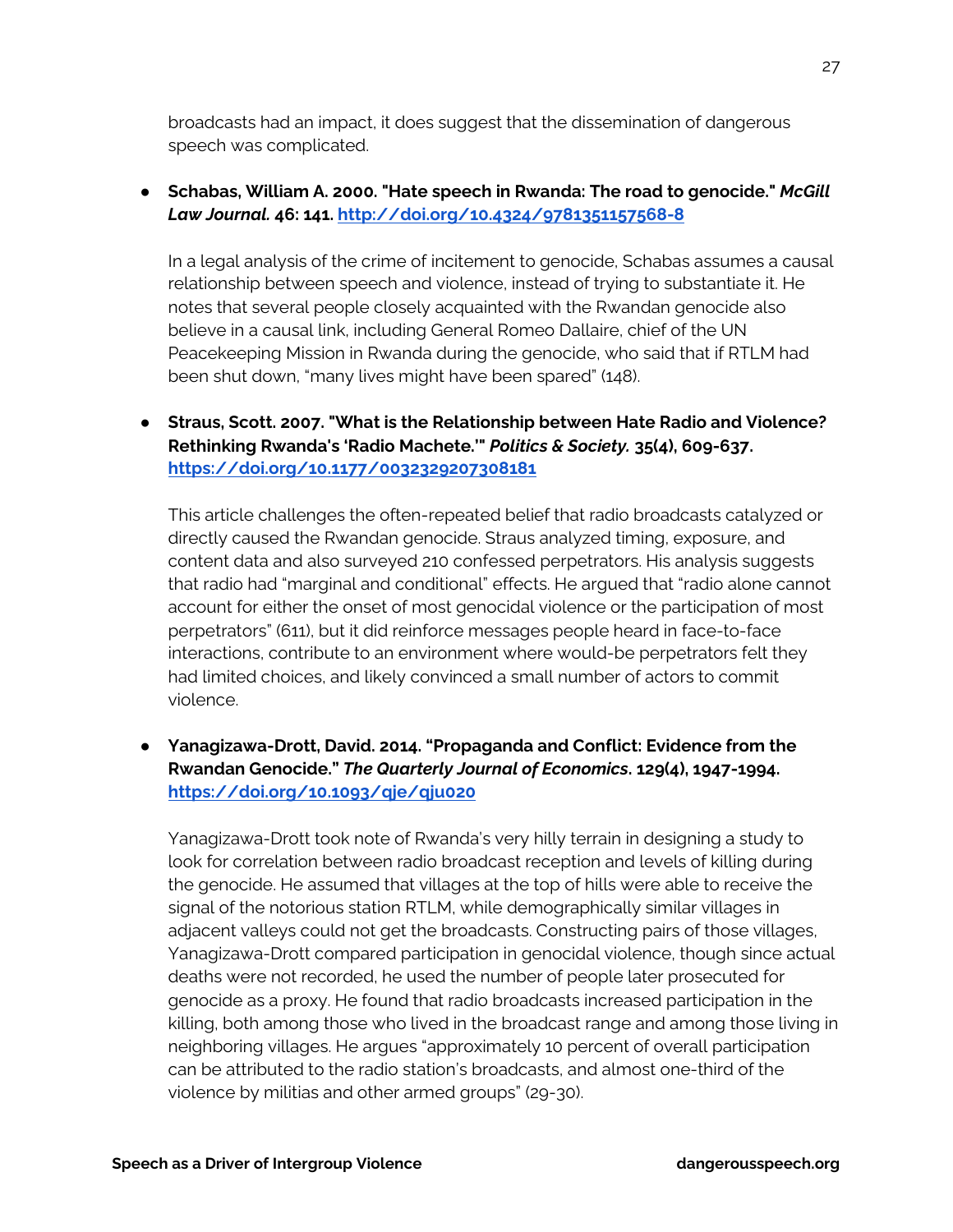#### *Sri Lanka*

*The articles in this section explore the use of dangerous speech in Sri Lanka since the end of the country's civil war (fought from 1983 to 2009). The authors describe dangerous speech that circulated around specific flashpoints: anti-Muslim riots in the communities of Grandpass (2013) and Aluthgama (2014), and following the sentencing of Sgt. Sunil Rathnayake (2015), an army officer who was convicted of murdering eight internally displaced refugees in the Sri Lankan town of Mirusuvil.* 

● **Samaratunge, Shilpa, and Sanjana Hattotuwa. 2014.** *Liking violence: A study of hate speech on Facebook in Sri Lanka***. Centre for Policy Alternatives. https://cpalanka.org/wp-content/uploads/2014/09/Hate-Speech-Final.pdf**

The authors analyzed posts from 20 Facebook pages of Sri Lankan extremist Buddhist groups (included in an appendix). They collected the posts in the weeks surrounding two anti-Muslim riots in Grandpass (2013) and Aluthgama (2014), included engagement information for the posts, and distinguished between hate speech and dangerous speech. The authors noted that increases in hate speech occurred alongside increasing violence against minorities (sexual, ethnic, and religious) in the country, and wrote that hate speech "risks fanning even greater violence in the future" (5).

● **Sarjoon, Athambawa, Mohammad Yusoff, and Nordin Hussin. 2016. "Anti-Muslim sentiments and violence: A major threat to ethnic reconciliation and ethnic harmony in post-war Sri Lanka."** *Religions* **7(10), 125. https://doi.org/10.3390/rel7100125**

This paper describes how anti-Muslim sentiment has developed in Sri Lanka in the years following the 1983-2009 Sri Lankan Civil War. Drawing on secondary data collected from newspapers, civil society reports, and academic articles, the authors trace the changing relationship between Sinhalese Buddhists and Muslims in Sri Lanka. They provide many examples of hateful speech against Muslims in the country, such as a speech delivered by Gnanasara Thero, a leader in a Sinhalese Buddhist nationalist organization, in Aluthgama in 2014. In it, he threatened to destroy Muslim-owned businesses and "asked his audience to fight against the minorities" (125). Later that day, an anti-Muslim riot broke out in Aluthgama, during which many businesses were destroyed and four Muslims were killed.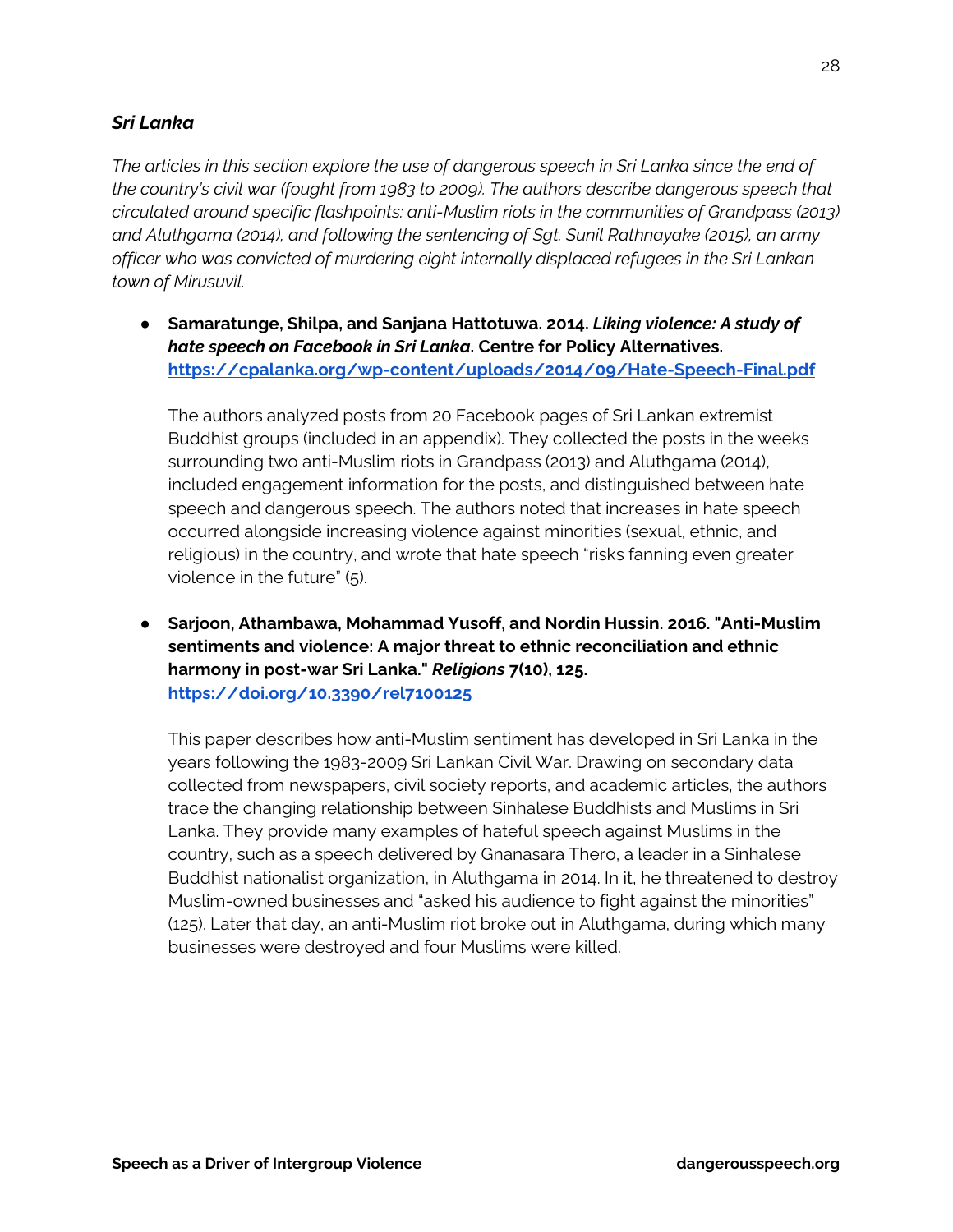● **Wickremesinhe, Roshini, and Sanjana Hattotuwa. 2015. "Saving Sunil: A study of dangerous speech around a Facebook page dedicated to Sgt. Sunil Rathnayake."**  *Colombo: Centre for Policy Alternatives* **(2015). https://www.cpalanka.org/wpcontent/uploads/2015/10/SS-Final-RW-SH-formatted.pdf**

This study analyzes comments on a Facebook page dedicated to 'saving' Sgt. Sunil Rathnayake, an army officer who was convicted of murdering eight internally displaced refugees. On the day when Rathnayake was sentenced to death,<sup>9</sup> the Facebook page was created, and the authors collected comments from it for the following four weeks. They analyzed the comments, of which screenshots and translations appear in the paper, using the dangerous speech framework, and they pointed out common themes in them. Most of the messages attacked members of Sri Lanka's political leadership (those responsible for Sgt. Rathnayake's conviction), while other messages were aimed at Muslims, Tamils, and members of the LGBTQ community. Most of those who posted the hateful comments were young and male. The authors posit that although individual Facebook pages may not each have a substantial impact on violence in the country, they exist in a larger ecosystem of hate on social media where hateful rhetoric comes in 'waves,' often sparked by incidents such as the trial of Sgt. Rathnayake.

# *The Former Yugoslavia*

*The articles in this section described the manner in which dangerous speech was used before and during the Yugoslav Wars, a series of ethnic conflicts that took place from 1991 to 2000 after Slovenia, Croatia, Bosnia and Herzegovina, and Macedonia declared their independence from Yugoslavia. Over 140,000 people were killed in the wars, and the United Nations established the International Criminal Tribunal for the former Yugoslavia (ICTY) to deal with the crimes committed during the conflict.* 

● **De le Brosse, Renaud. 2003.** *Political Propaganda and a Plan to create a "State for All Serbs": Consequences of Using the Media for Ultra-Nationalist Ends.* **Report Compiled at the request of the Office of the Prosecutor of the International Criminal Tribunal for the Former Yugoslavia (ICTY). 4 February. Case Slobodan Milošević, Case No. IT-02-54. http://balkanwitness.glypx.com/de\_la\_brosse\_pt1.pdf** 

This report describes the way the Serbian government used propaganda in the 1980s and 1990s to condition its audience to condone atrocities committed by Serbian forces. De la Brosse offers examples of dangerous speech from the war, and quotes from interviews with individuals who were working in media or who were close to then-Serbian President Slobodan Milošević, discussing how media —

<sup>&</sup>lt;sup>9</sup> In 2020, Sgt. Rathnayake was pardoned for his crimes.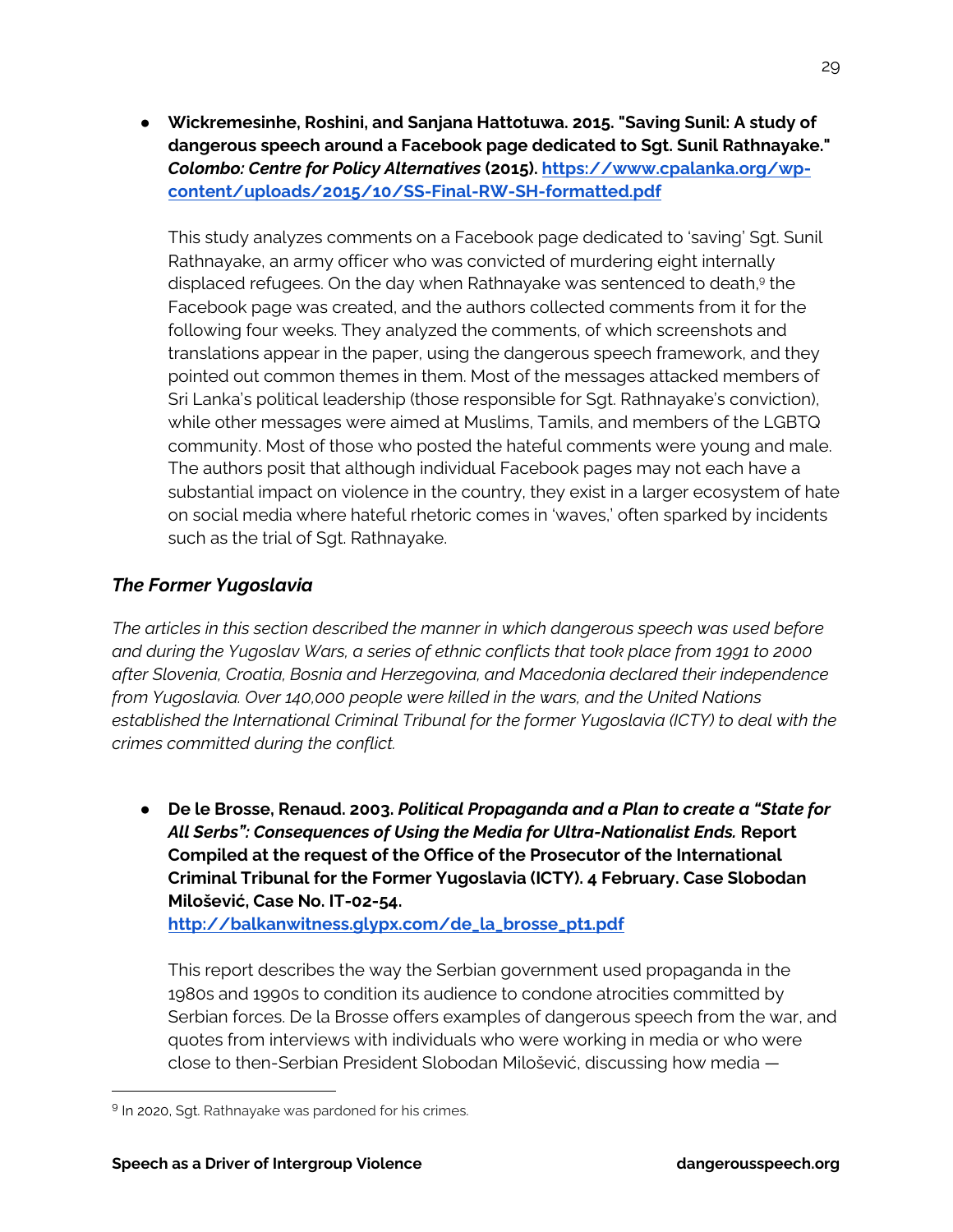especially television — was used to build support for mass atrocities. The focus of the report is not causation, but rather the form and content of propaganda during this period.

● **Kiper, Jordan, Yeongjin Gwon, and Richard Ashby Wilson. 2020. "How Propaganda Works: Nationalism, Revenge and Empathy in Serbia."** *Journal of Cognition and Culture* **20(5), 403-431. https://doi.org/10.1163/15685373-12340091**

The authors ran an experiment to determine how exposure to war propaganda changed a person's feelings of in-group and out-group empathy, as well as their support of violence. The study randomly exposed participants (hired through Amazon's MTurk webservice) to one of nine excerpts based on public speeches and texts by Vojislav Šešelj, a Serbian convicted war criminal. The excerpts were altered to replace the in-group and out-group names with those of fictitious nationalities. Each message was chosen to exemplify one of nine types of propaganda identified by Oberschall (2006).<sup>10</sup> The authors tested the impact of only a single exposure to the speech and found that it did not increase support for violence. "References to past atrocities, victimization, revenge and dehumanization" (423) all increased ingroup empathy, but only propaganda based on revenge decreased out-group empathy.

● **Mazowiecki, Tadeusz. 1994. Special Report on the Media by Tadeusz Mazowiecki, Special Rapporteur. E/CN.4/1995/54. 13 December 1994 https://ap.ohchr.org/documents/alldocs.aspx?doc\_id=500** 

This report, prepared by the Special Rapporteur of the UN Commission on Human Rights, described the media landscape in Bosnia and Herzegovina, Croatia, the Federal Republics of Yugoslavia (Serbia and Montenegro), and Macedonia. Most relevant for this bibliography, the author includes examples of "incitement to nationalist hatred" in media from the different regions. Although the content in the report is useful for understanding the general media environment in the former Yugoslavia between 1990 and 1994, it is not an exhaustive survey. As noted in the report, "lack of access to certain regions of the former Yugoslavia because of the war and denial of access to others by the Government of the Federal Republic of Yugoslavia made [an exhaustive survey] impossible" (3).

<sup>&</sup>lt;sup>10</sup> Direct threat or paranoia, referencing past atrocities, victimization, justice, revenge, religion, nationalistic speech, negative outgroup stereotyping, dehumanization. See Oberschall, Anthony. 2006. "Vojislav Seselj's Nationalist Propaganda: Contents, Techniques, Aims and Impacts, 1990–1994." United Nations.